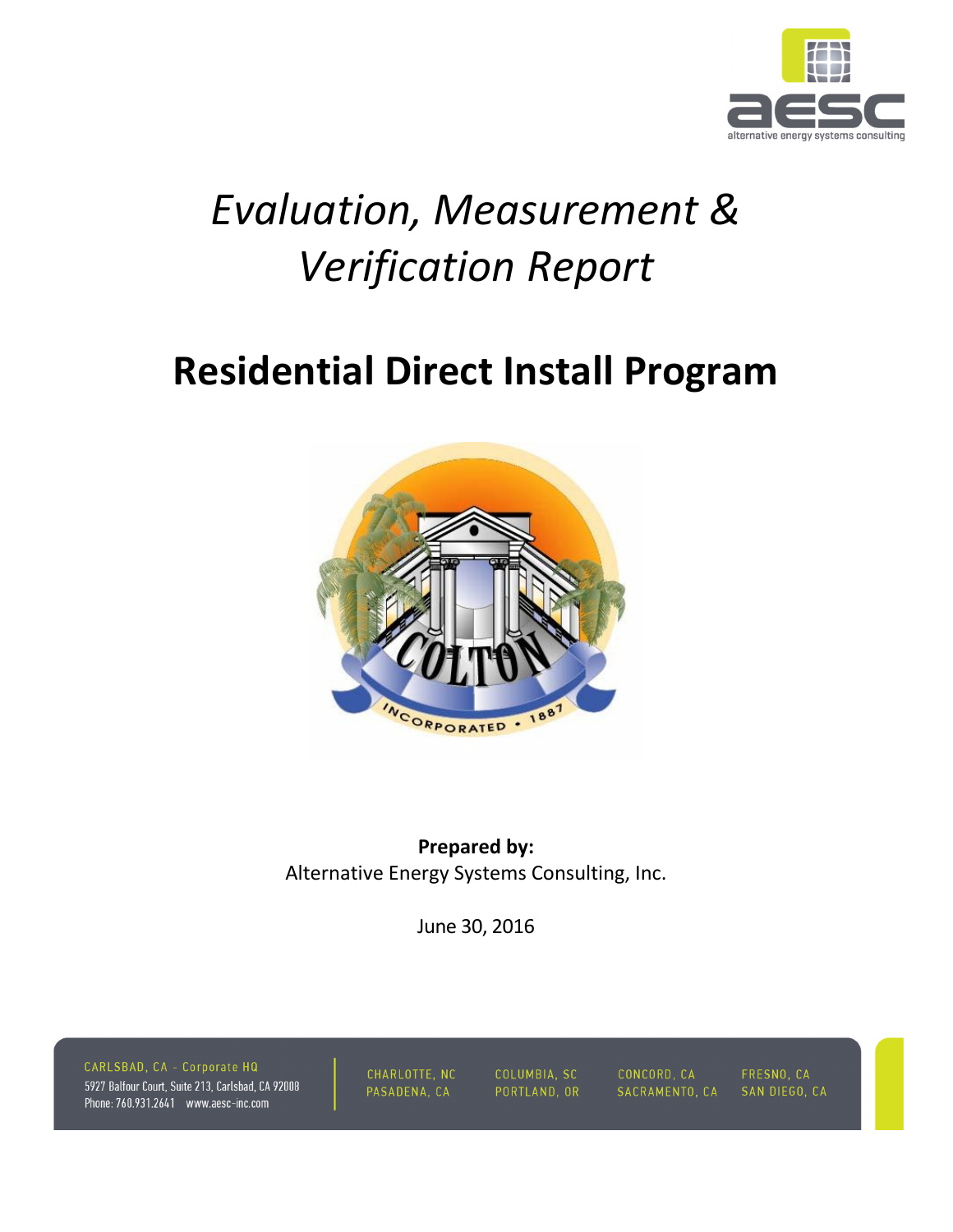*Prepared for:*  Jessica Sutorus City of Colton 650 N. La Cadena Drive Colton, CA 92324

*Prepared by:*  Fernando Miramontes III, Engineer Briana Rogers, Senior Program Manager Antonio Corradini, P.E., President

Alternative Energy Systems Consulting, Inc. 5927 Balfour Court, Suite 213 Carlsbad, CA 92008

99 South Lake Avenue, Suite 200 Pasadena, CA 91101

Phone: 760-931-2641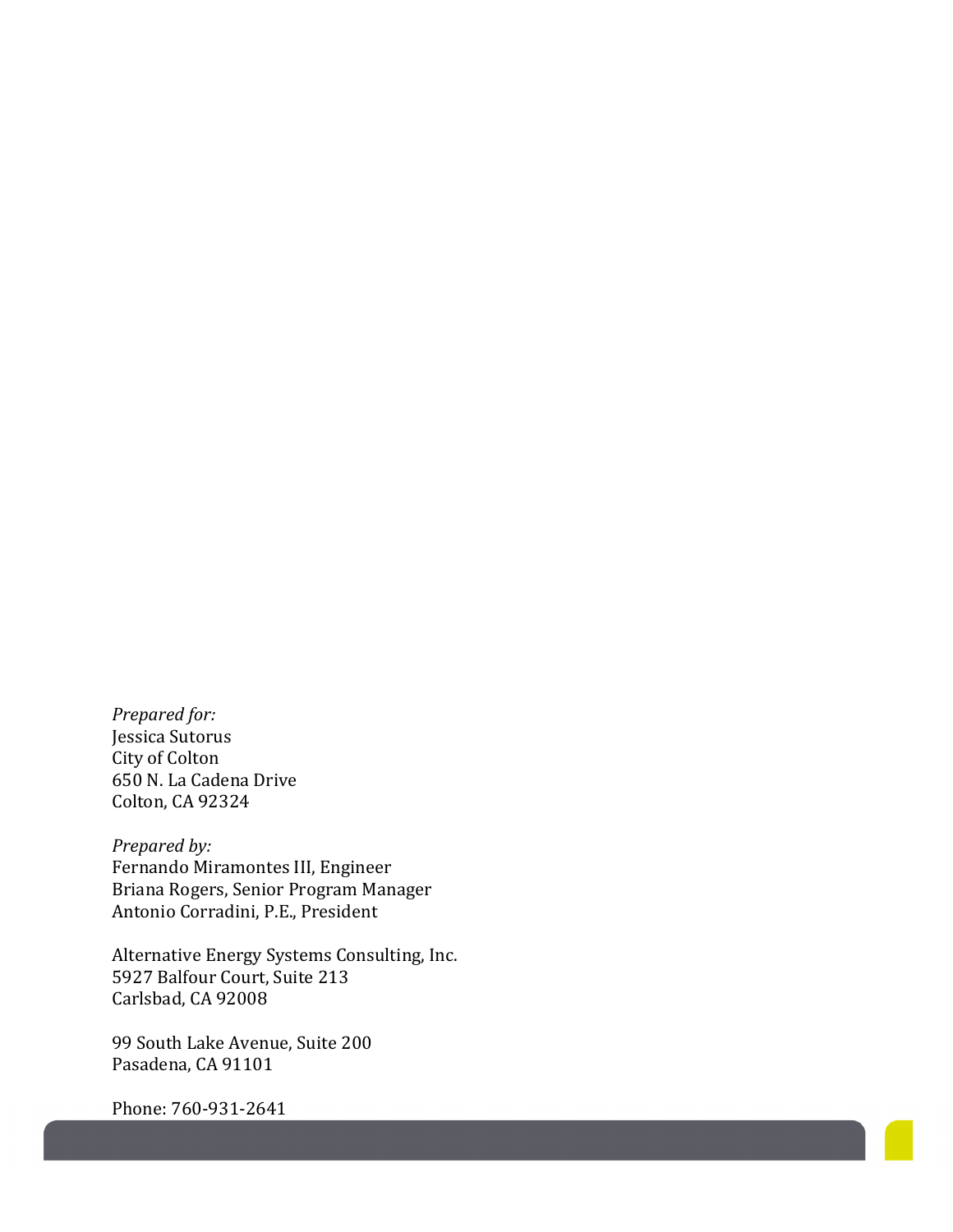### Contents

| 1.1   |  |
|-------|--|
| 1.2   |  |
|       |  |
| 2.1   |  |
| 2.1.1 |  |
| 2.1.2 |  |
| 2.1.3 |  |
| 2.1.4 |  |
| 2.1.5 |  |
| 2.2   |  |
| 2.3   |  |
| 2.4   |  |
|       |  |
|       |  |
|       |  |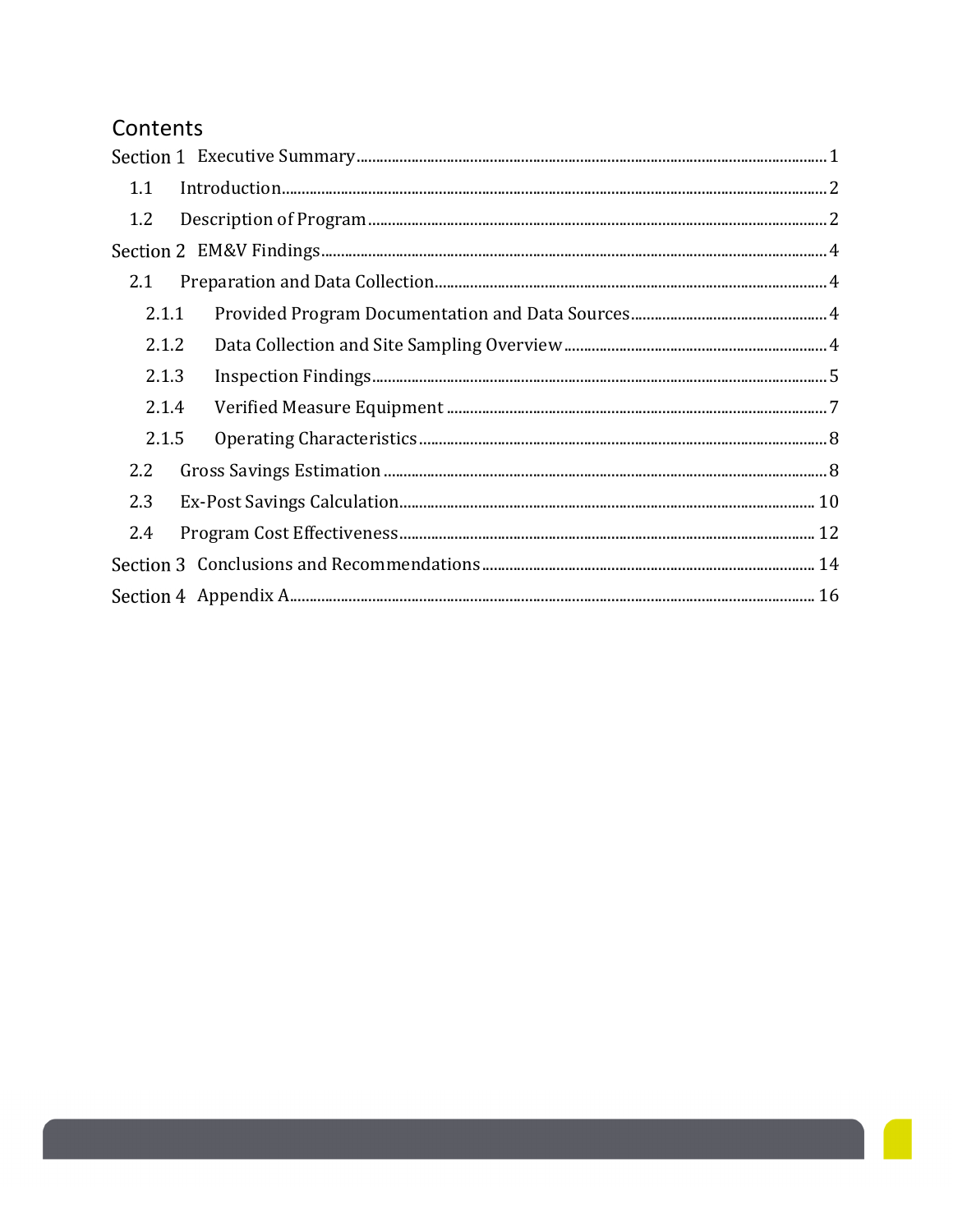### **Section 1 Executive Summary**

The City of Colton, in conjunction with Richard Heath & Associates, Inc. (RHA), provides eligible residential customers with energy assessments and energy efficient retrofits through the Residential Direct Installation Program. Participating customers obtain energy savings through a no cost installation of more efficient equipment.

This report has three key objectives: 1) it is a persistence study that measures the extent to which targeted measures installed through the City of Colton's Residential Direct Install Program during the 2015 fiscal year remain in place and operational; 2) to evaluate the claimable energy savings and financial impacts attributable to the measures installed as a result of the program offerings; and 3) to determine and improve the efficacy of the program.

The ex-post analysis provided in this report was conducted in June of 2016, and focuses on measures implemented from July 1, 2014 through June 30, 2015. The fiscal year 2015 reporting of energy and demand savings as determined by RHA is referred to as the ex-ante analysis for purposes of this report.

Table 1-1 summarizes the findings detailed within the report. The data used during the analysis is based upon information provided by City of Colton, RHA, and participating customers as well as observations of site verifications conducted by Alternative Energy Systems Consulting, Inc. (AESC). As shown below, 91% percent of the measures implemented as part of the program offering remain in operation at the time of this evaluation effort. However, the associated energy and demand savings associated with the measures differs significantly as a result of corrected calculation methodology and savings sources, as detailed in section 2.2.

**Table 1-1 Summary of gross EM&V findings of City of Colton's Residential Direct Installation Program** 

| Number of        | Ex-Ante   | Ex-Ante | Ex-Post    | Ex-Post | Program  | Persistence |
|------------------|-----------|---------|------------|---------|----------|-------------|
| <b>Customers</b> | kWh       | kW      | <b>kWh</b> | kW      | Cost     | Rate        |
| 88               | 101,796.9 | 57.26   | 31,597.9   | 6.70    | \$32,955 | 91%         |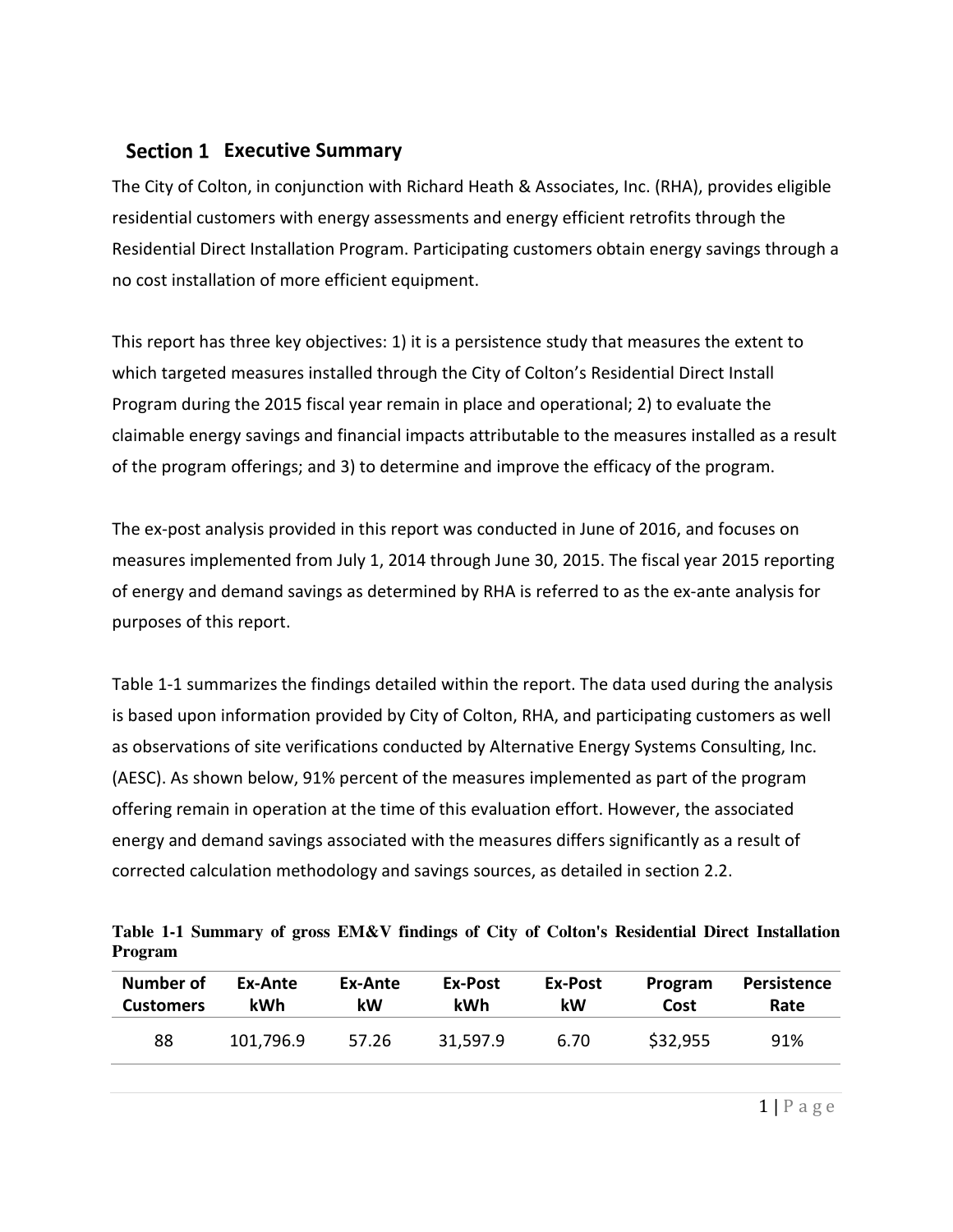#### **1.1 INTRODUCTION**

The City of Colton engaged AESC to provide an Evaluation, Measurement and Verification (EM&V) of the Residential Direct Install Program for fiscal year 2015 (July 1, 2014 to June 30, 2015). The purpose for conducting EM&V of publicly owned utility (POU) programs is to assess credible grid impacts from program implementation, as well as to determine and improve the cost-effectiveness of POU energy efficiency programs.

In September of 2006 Assembly Bill 2021 (AB2021) was signed into law, which expanded the annual reporting requirements for POUs to include:

- An independent evaluation, measurement and verification of energy and demand savings produced by the POU energy efficiency programs.
- A tri-annual report highlighting annual target and potential savings of energy efficiency and demand reduction for a ten-year period.

The results provided in this EM&V effort fulfill the first requirement by providing an unbiased, independent evaluation of the Residential Direct Install Program (DIP).

#### **1.2 DESCRIPTION OF PROGRAM**

City of Colton provides the utility-driven direct install program that serves the residential customer market inclusive of single family homes, apartments, condominiums, and mobile homes. The program is directly marketed to pre-selected qualified customers to offer installation of energy efficiency measures, based on a pre-installation energy assessment completed by RHA. The initiative sought to obtain peak load reduction and energy savings through the installation of the energy efficient measures identified in Appendix A. The program offers a total of 253 various energy-efficient CFL lighting, fluorescent lighting, LED lighting, HVAC, controls and weatherization measures. Of the measures offered, only the 27 measures identified in Table 1-2 below were implemented in fiscal year (FY) 2015.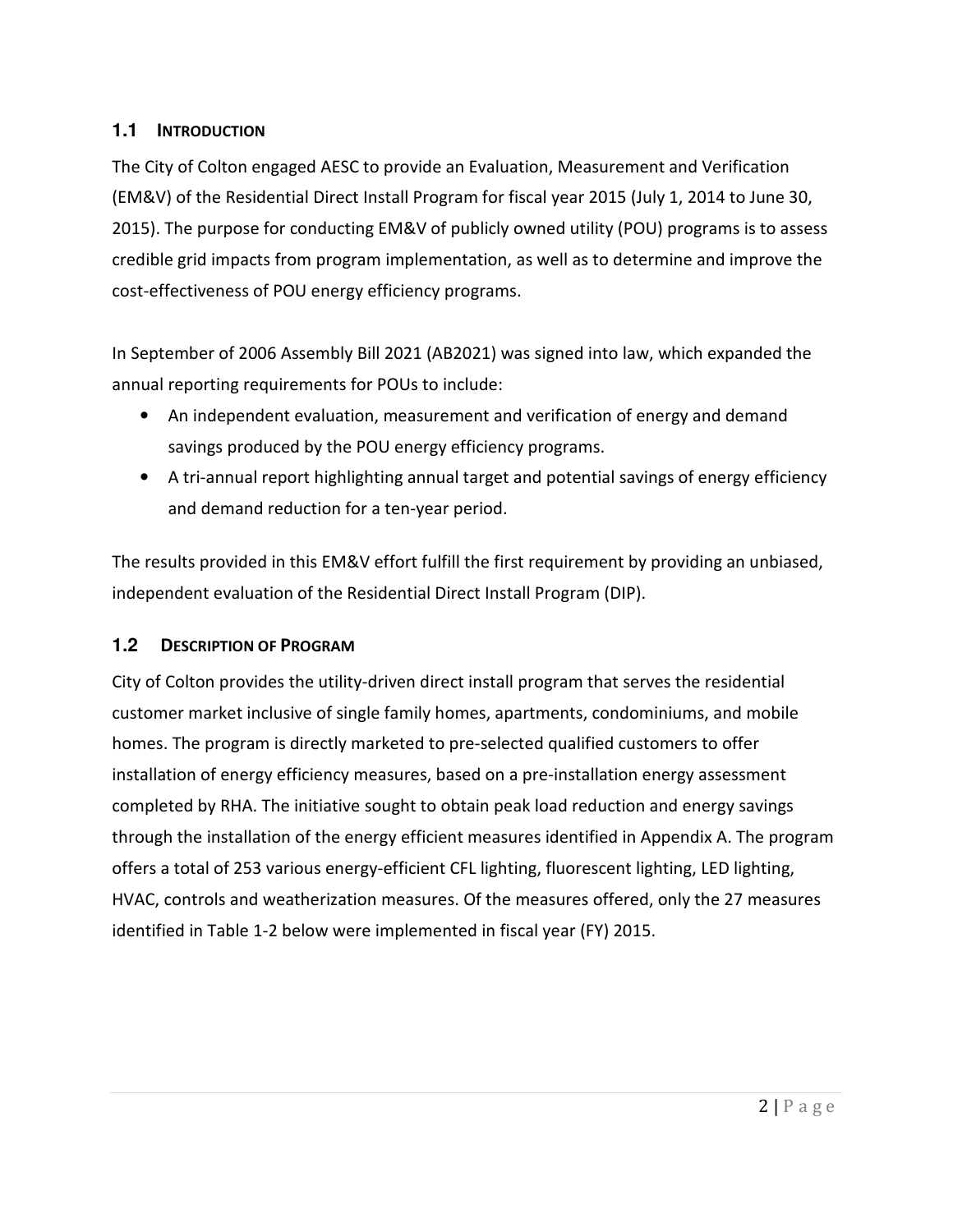| <b>MEASURE DESCRIPTION</b>               | <b>MEASURE TYPE</b>        |
|------------------------------------------|----------------------------|
| 14W A-TYPE SCREW-IN                      | Lamp Replacement           |
| 14W CFL A-TYPE 2700K                     | Lamp Replacement           |
| 14W CFL R20 2700K                        | Lamp Replacement           |
| 14W SCREW-IN CFL                         | Lamp Replacement           |
| 18W SCREW-IN CFL                         | Lamp Replacement           |
| 19 W CFL R40 2700K                       | Lamp Replacement           |
| 23 W SCREW-IN PAR 38 CFL                 | Lamp Replacement           |
| 23W CFL PAR38 2700K                      | Lamp Replacement           |
| <b>23W SCREW-IN CFL</b>                  | Lamp Replacement           |
| 2FT 2L F17 2ND GEN T8 W/EB               | <b>Fixture Retrofit</b>    |
| 3FT 2L 25W 2ND GEN T8 W/EB & INTERACTIVE | <b>Fixture Retrofit</b>    |
| 40W CFL                                  | Lamp Replacement           |
| 4FT 1L 32W T8 HIGH PERF W/EB             | <b>Fixture Retrofit</b>    |
| 4FT 2L 32W T8 HIGH PERF W/EB             | <b>Fixture Retrofit</b>    |
| 4FT 2L W/EB (NEW FIXTURE)                | <b>Fixture Replacement</b> |
| 4FT 4L 32W T8 HIGH PERF W/EB             | <b>Fixture Retrofit</b>    |
| <b>65 WATT CFL FLOODLIGHT FIXTURE</b>    | <b>Fixture Replacement</b> |
| 65 WATT CFL YARD LIGHT FIXTURE           | <b>Fixture Replacement</b> |
| 8FT 2L T8 W/EB                           | <b>Fixture Retrofit</b>    |
| 9 W CFL CANDELABRA 2700K                 | Lamp Replacement           |
| <b>9W CANDELABRA</b>                     | Lamp Replacement           |
| 9W GLOBE CFL                             | Lamp Replacement           |
| 9W GLOBE CFL 2700K                       | Lamp Replacement           |
| CFL 15W PAR30                            | Lamp Replacement           |
| CFL 16 W R30 2700K                       | Lamp Replacement           |
| <b>CFL 16W PAR30 2700K</b>               | Lamp Replacement           |
| TRICKLE STAR POWER STRIP DEVICE          | <b>Power Strip</b>         |

**Table 1-2 Overview of measures implemented for fiscal year 2015** 

As seen above, the installed measures include a variety of CFL and fluorescent lamp and fixture replacements, as well as controlled power strips. A total of 1,492 energy efficiency measures were installed during FY 2015. A measure type breakdown is provided in Table 1-3 below.

|       | Lamp Replacements Fixture Replacement Fixture Retrofits | <b>Power Strip</b> |
|-------|---------------------------------------------------------|--------------------|
| 1,307 |                                                         | 50                 |

|  |  |  |  | Table 1-3 Installed quantities by measure type |  |
|--|--|--|--|------------------------------------------------|--|
|--|--|--|--|------------------------------------------------|--|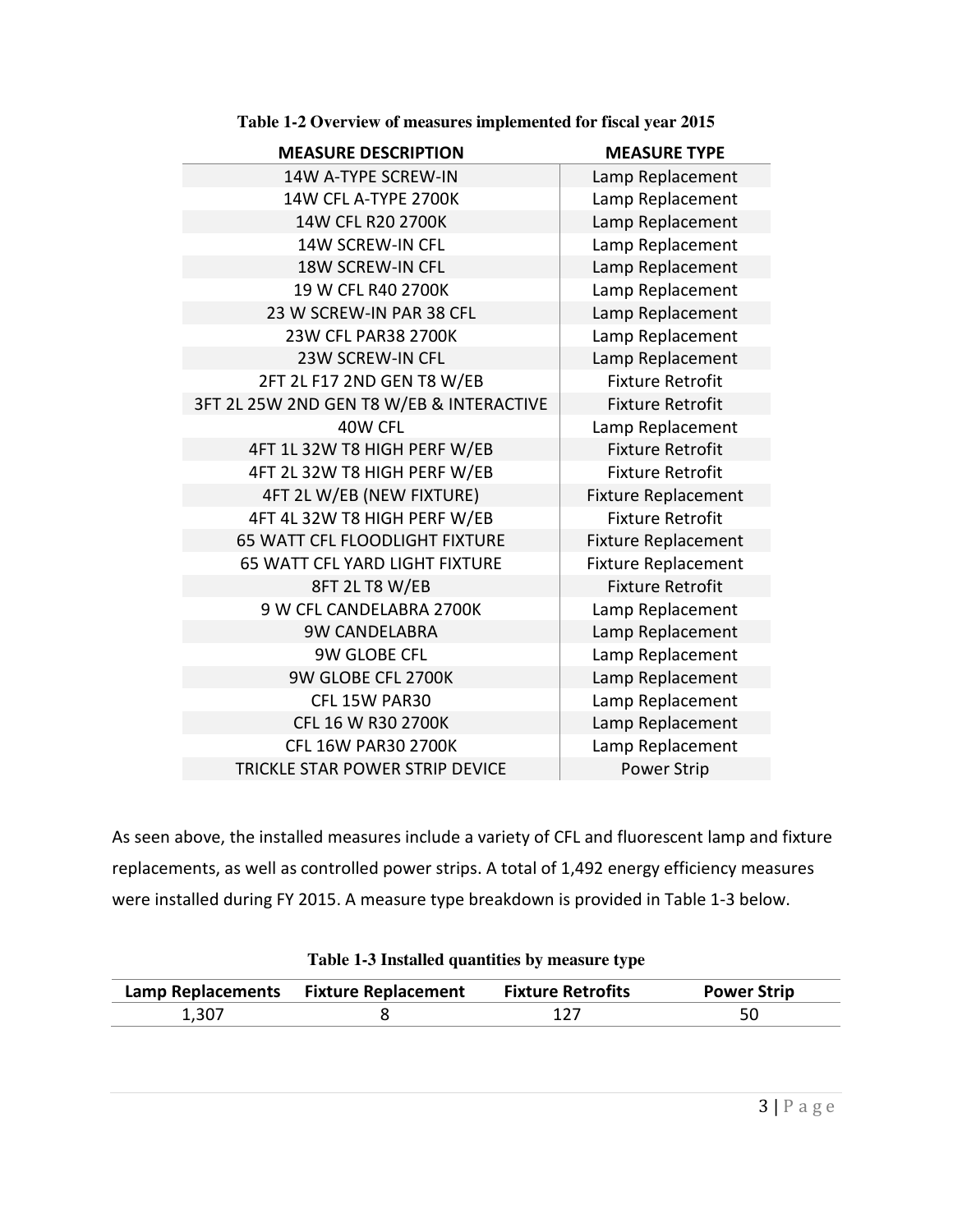#### **EM&V Findings**

#### **2.1 PREPARATION AND DATA COLLECTION**

This EM&V effort was based on several different data sources including provided program documentation, on-site data collection, and customer interviews during ex-post inspections. The data collection methodology is detailed in this section of the report.

#### **2.1.1 Provided Program Documentation and Data Sources**

To understand the initial estimates of the 2015 ex-ante kWh savings and kW demand reduction, AESC reviewed the program documentation provided by RHA and the City of Colton. This documentation included the initial vendor audits for each site, installation notes, associated work papers, calculation tools, implementation costs and program marketing material. These sources provided specific customer information, existing equipment details, installed equipment details, measure installation locations, energy and demand savings per measure, cost per measure, and an overview of all program offerings. AESC utilized all pertinent data at hand to aid in the development of accurate estimations of ex-post findings. All information regarding the in situ systems were assumed to be accurate, as reported by RHA, and operational prior to measure implementation.

#### **2.1.2 Data Collection and Site Sampling Overview**

As part of the evaluation, AESC performed site inspections and collected data for key demand (kW) and energy usage (kWh) parameters. Site inspections were used to verify that program installed measures are in place and properly installed as specified by program requirements. Information on building type and measure parameters were also recorded during the visit for comparison against any assumptions used to estimate the program ex-ante savings. Inspections were performed on a sample of projects sufficient to achieve a confidence level of 90%. AESC initially expected a sample size based on California Evaluation Framework guidelines and the following expressions:

$$
n_0 = \left(\frac{1.645cv}{D}\right)^2; \quad n = \frac{n_0}{1 + \frac{n_0}{N}}
$$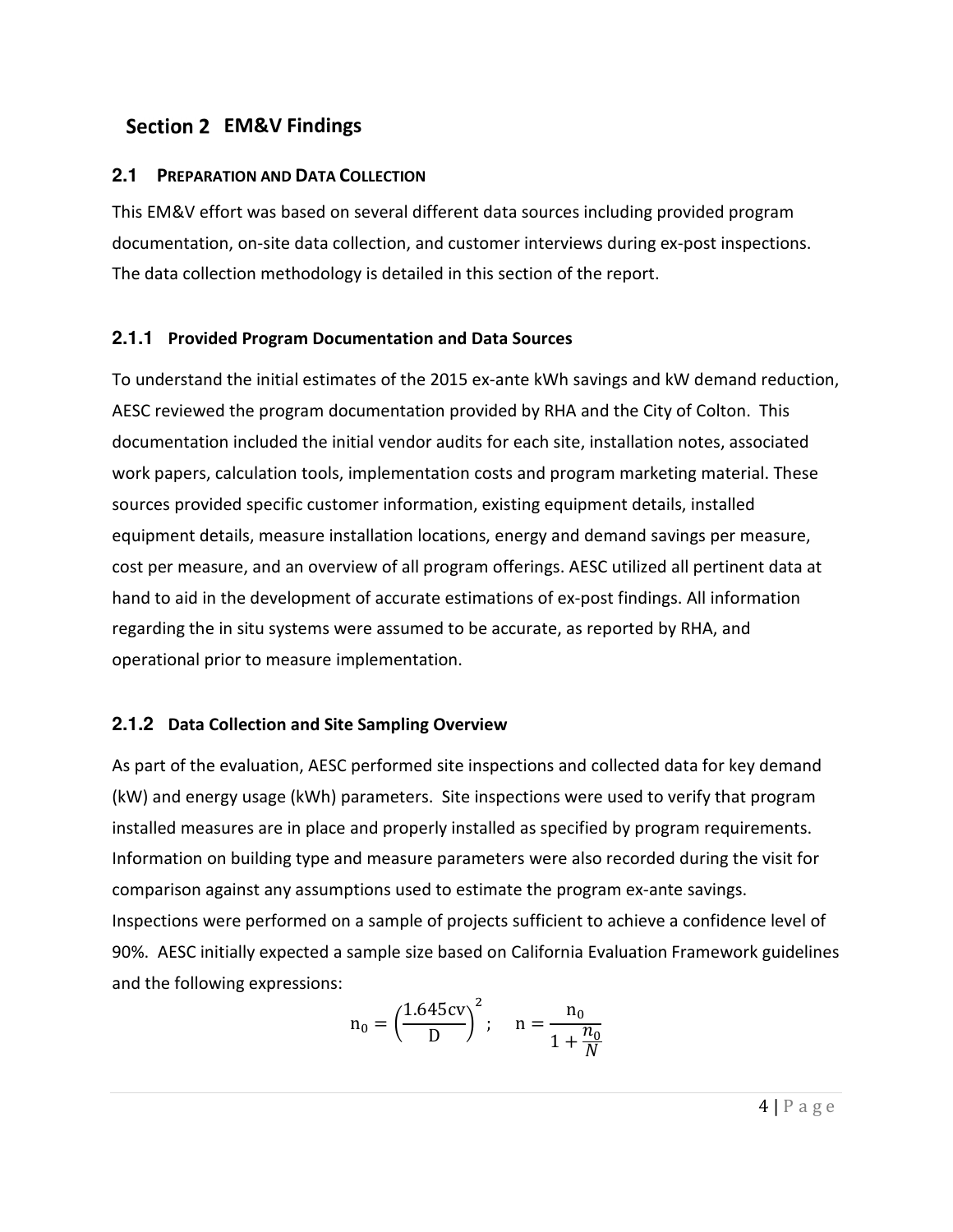#### Where:

- $n_0$  = unadjusted sample size
- *n* = adjusted sample size based on finite population
- *cv* = coefficient of variation
- *D* = Desired precision
- *N* = Population Size

For ease of use, regardless of the error bound level (10%, 15%, 25%, or other), the Framework recommends that all uncertainty calculations be expressed at 90% confidence, to facilitate the calculation of portfolio-level savings and uncertainties.

Establishing evaluation priorities and methods is an exercise in balancing the available evaluation budgets with meeting the evaluation goals for each program without placing too much burden on programs with limited resources. Applying evaluation techniques and choosing sample sizes that are appropriate given the program size, budget, and risk to the portfolio can maintain this balance.

The evaluation framework suggests that a *cv* assumption of 0.5 should be used in conjunction with the 90/10 assumption. Based on the stated program participation levels and an expected sample accuracy of 85%, AESC initially anticipated conducting 16 site inspections.

#### **2.1.3 Inspection Findings**

Site inspections were performed during the period from June 23, 2016 through June 30, 2016. As anticipated, the site inspections yielded a high level of accuracy of 91%, which exceeded the expectation of 85%. Accuracy was evaluated for each sample site based on the confirmed measure quantity and measure type as compared to the program documentation. Utilizing the above methodology, a total of nine site inspections were needed to confirm a statistically viable sample size at a program level population. As part of this effort, AESC conducted a total of ten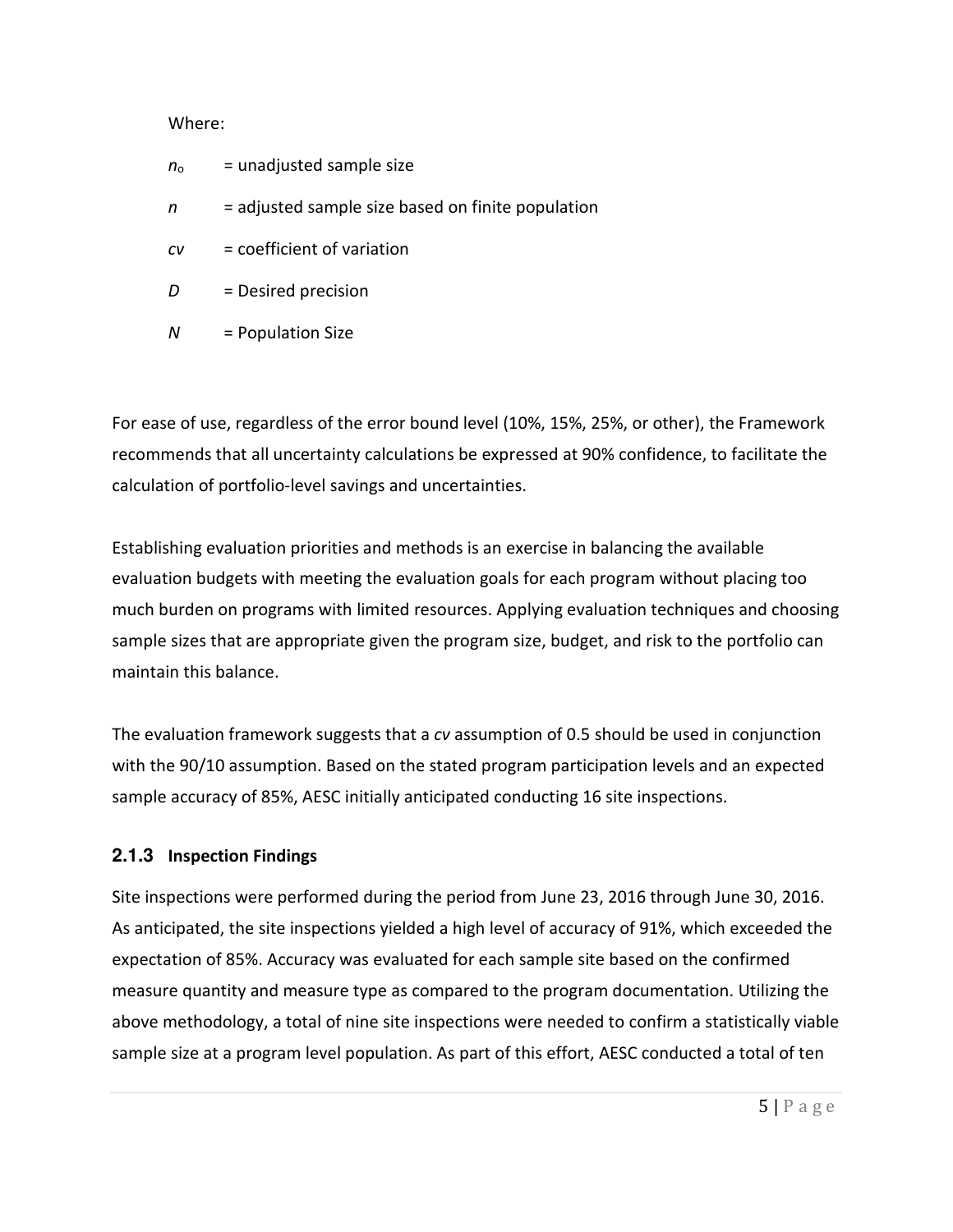site inspections. Due to cost and customer accessibility constraints, only 21 of the 27 implemented measures FY 2015 were observed as part of this study. However, due to the high level of measure persistence observed, AESC believes the sample is appropriate in determining program level impacts.

The below graph depicts the persistence of implemented measures and demonstrates the high level of accuracy observed during the site inspections.



#### Persistence of Implemented Measures

**Figure 1 Accuracy of implemented measures as observed during sample site inspections**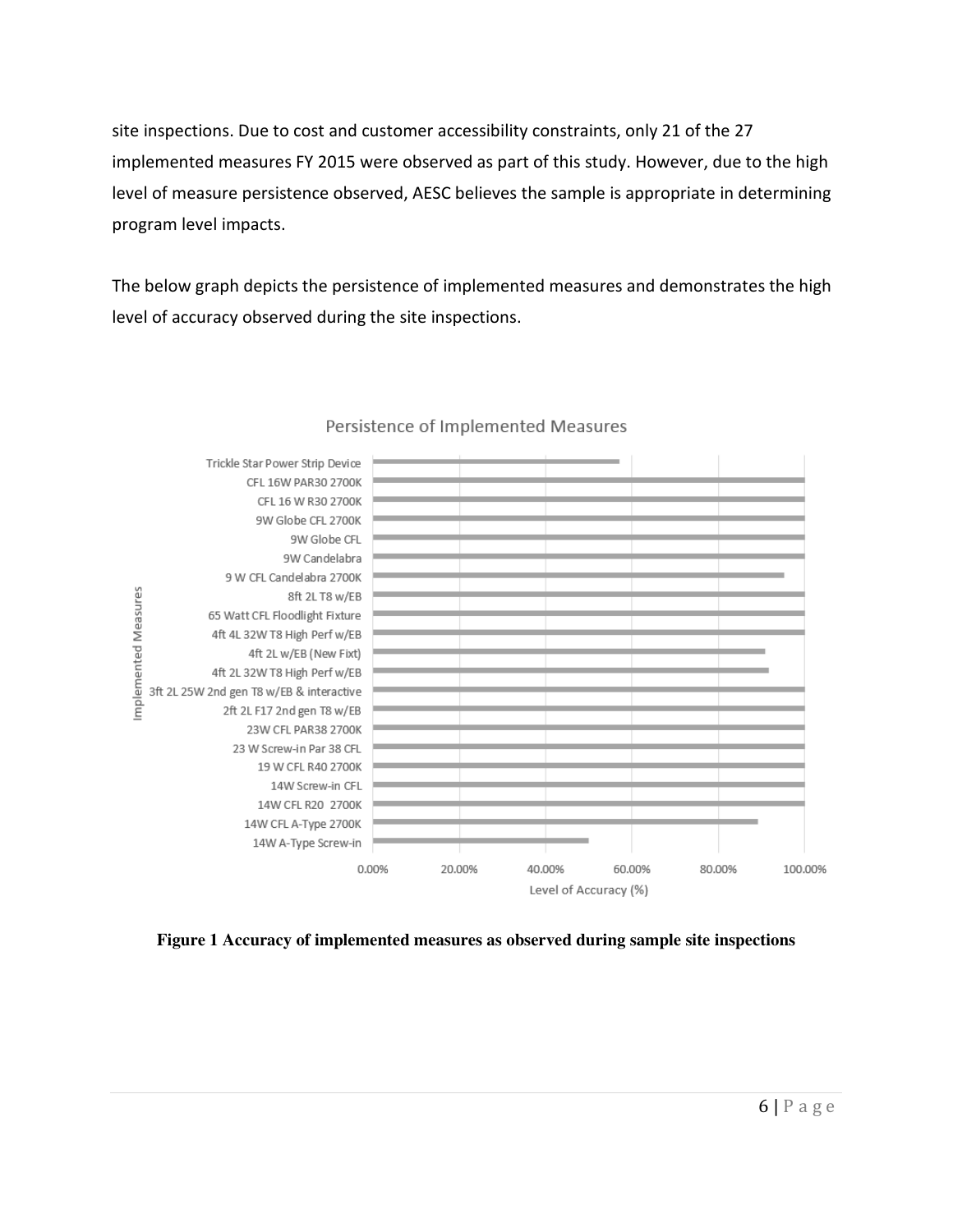#### **2.1.4 Verified Measure Equipment**

During the site visits AESC verified the quantity and type of energy-efficiency measure that remained installed and operational. As stated previously, data was collected for a total of ten participating residences and encompassed 21 of the 27 implemented measures. Table 2-1 illustrates the quantity of each measure verified for the sample site population. Based on customer interviews, the reasons offered for missing equipment included the installed lamps had already burned out and measure equipment was removed and not replaced.

The baseline equipment type was assumed as accurate from the reports provided by RHA, as AESC was not able to verify baseline equipment. All baseline equipment is presumed to have been operating and fully functional prior to replacement.

| <b>MEASURE DESCRIPTION</b>               | <b>TOTAL</b>     | <b>SAMPLE</b>  | <b>SAMPLE</b>  |
|------------------------------------------|------------------|----------------|----------------|
|                                          | <b>INSTALLED</b> | <b>TOTAL</b>   | <b>ACTUAL</b>  |
| <b>14W A-TYPE SCREW-IN</b>               | 67               | $\overline{2}$ | $\mathbf{1}$   |
| <b>14W CFL A-TYPE 2700K</b>              | 617              | 46             | 41             |
| 14W CFL R20 2700K                        | 8                | $\overline{2}$ | $\overline{2}$ |
| <b>14W SCREW-IN CFL</b>                  | 3                | $\mathbf{1}$   | $\mathbf{1}$   |
| 19 W CFL R40 2700K                       | $\overline{4}$   | $\overline{2}$ | $\overline{2}$ |
| 23 W SCREW-IN PAR 38 CFL                 | 25               | 5              | 5              |
| <b>23W CFL PAR38 2700K</b>               | 15               | $\mathbf{1}$   | $\mathbf{1}$   |
| 2FT 2L F17 2ND GEN T8 W/EB               | $\mathbf{1}$     | $\mathbf{1}$   | $\mathbf{1}$   |
| 3FT 2L 25W 2ND GEN T8 W/EB & INTERACTIVE | 2.5              | $\overline{2}$ | $\overline{2}$ |
| 4FT 2L 32W T8 HIGH PERF W/EB             | 94               | 12             | 11             |
| 4FT 2L W/EB (NEW FIXT)                   | 17               | 11             | 10             |
| 4FT 4L 32W T8 HIGH PERF W/EB             | 5                | $\mathbf{1}$   | $\mathbf{1}$   |
| <b>65 WATT CFL FLOODLIGHT FIXTURE</b>    | $\overline{2}$   | $\overline{2}$ | $\overline{2}$ |
| <b>8FT 2L T8 W/EB</b>                    | $\mathbf{1}$     | $\overline{1}$ | $\mathbf{1}$   |
| 9 W CFL CANDELABRA 2700K                 | 268              | 21             | 20             |
| <b>9W CANDELABRA</b>                     | 16               | 2              | $\overline{2}$ |
| <b>9W GLOBE CFL</b>                      | 68               | $\overline{4}$ | $\overline{4}$ |
| 9W GLOBE CFL 2700K                       | 148              | 9              | 9              |
| <b>CFL 16 W R30 2700K</b>                | 9                | $\mathbf{1}$   | $\mathbf{1}$   |
| <b>CFL 16W PAR30 2700K</b>               | 12               | 7              | 7              |
| <b>TRICKLE STAR POWER STRIP DEVICE</b>   | 50               | 7              | $\overline{4}$ |

**Table 2-1 Comparison of inspection findings to claimed program installations** 

 $7 | P \text{ a g e}$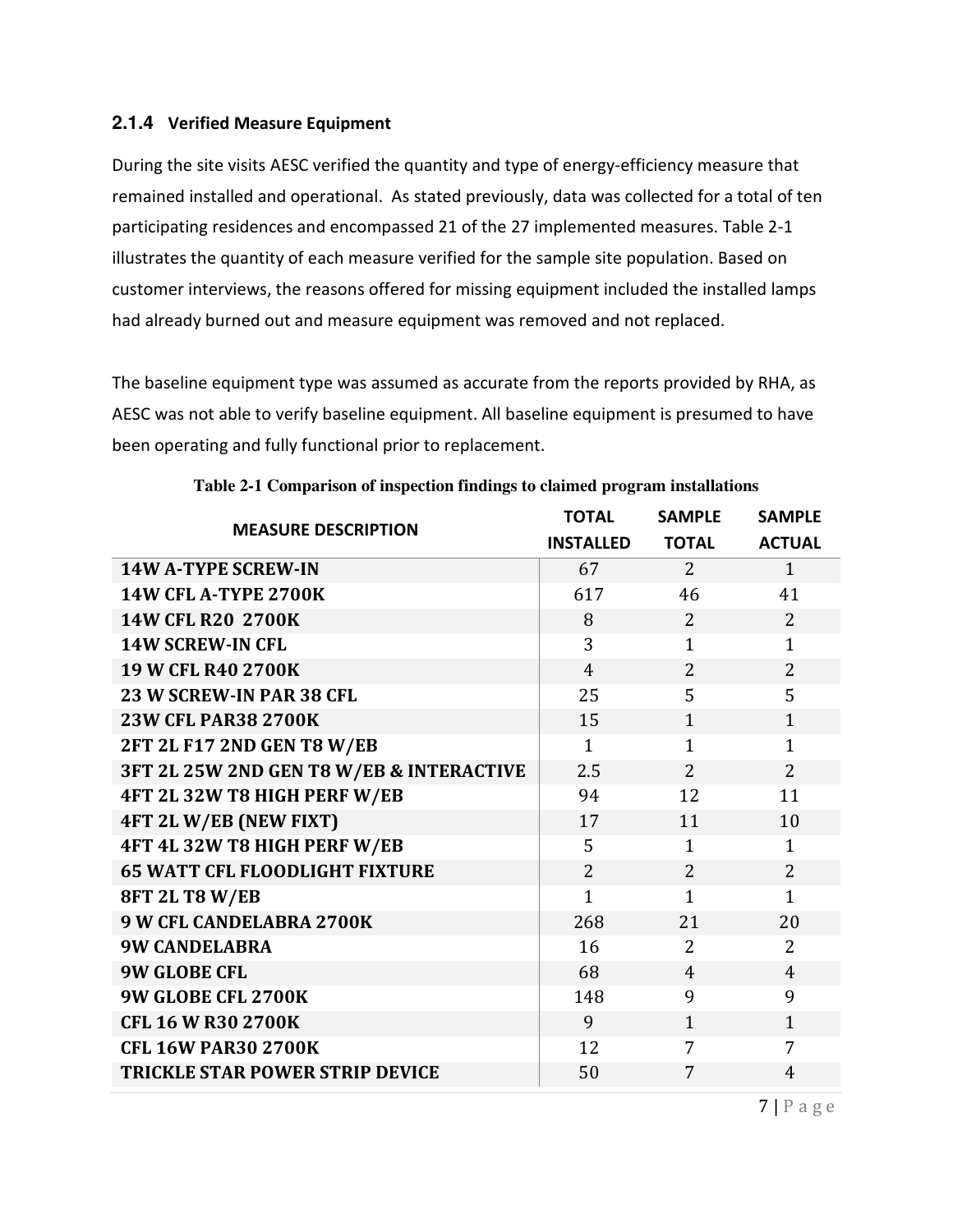#### **2.1.5 Operating Characteristics**

While on site AESC conducted interviews with the participating customers to gauge the general operation of the installed equipment. Responses generally reflected that the lighting equipment is used on an as-needed basis, which is typical of residential applications.

#### **2.2 GROSS SAVINGS ESTIMATION**

 $\overline{a}$ 

The ex-ante savings, as determine by RHA, for lighting measures were developed using work paper SCPPALTG 101 and site specific operating hours. The work paper provides data for wattage of commonly encountered base case lighting fixtures, as well as interactive effects for non-residential buildings. The actual calculations per customer site were not provided. Additionally, the custom hours used to develop the associated energy savings were based on customer interviews, but were not available during the course of AESC's review.

 Ex-ante savings for Trickle Star controlled strips were calculated on a per site basis using the vendor's supplied proprietary calculator. However, as the proprietary software is a locked tool, it could not be validated for technical accuracy and reasonableness.

The ex-post savings, as quantified by AESC, represent the energy savings that persisted up to one and a half years after the installation of energy efficient measures by participants in the 2015 Residential DIP. AESC used custom Excel spreadsheet calculations to model the savings for each residence by measure. Analysis of the energy savings associated with lighting measures are based on the following factors: (1) quantity of equipment, (2) input wattage of existing equipment, (3) input wattage of proposed equipment, (4) operating hours as determined by DEER 2013, and (5) interactive effects and coincident diversity factor determined from DEER  $2016<sup>1</sup>$ . Ex-post energy savings associated with the controlled power strip installations are consistent with SCE work paper SCE13CS002.

<sup>&</sup>lt;sup>1</sup> Interactive effects accounts for energy efficiency lighting measures reducing the internal heat gain of airconditioned spaces, and is only applicable for interior equipment. This reduction in heat gain reduces the cooling energy consumption and increases heating energy consumption. Coincident diversity factor is a measure of the probability that a particular piece of equipment will turn on coincidentally to another piece of equipment.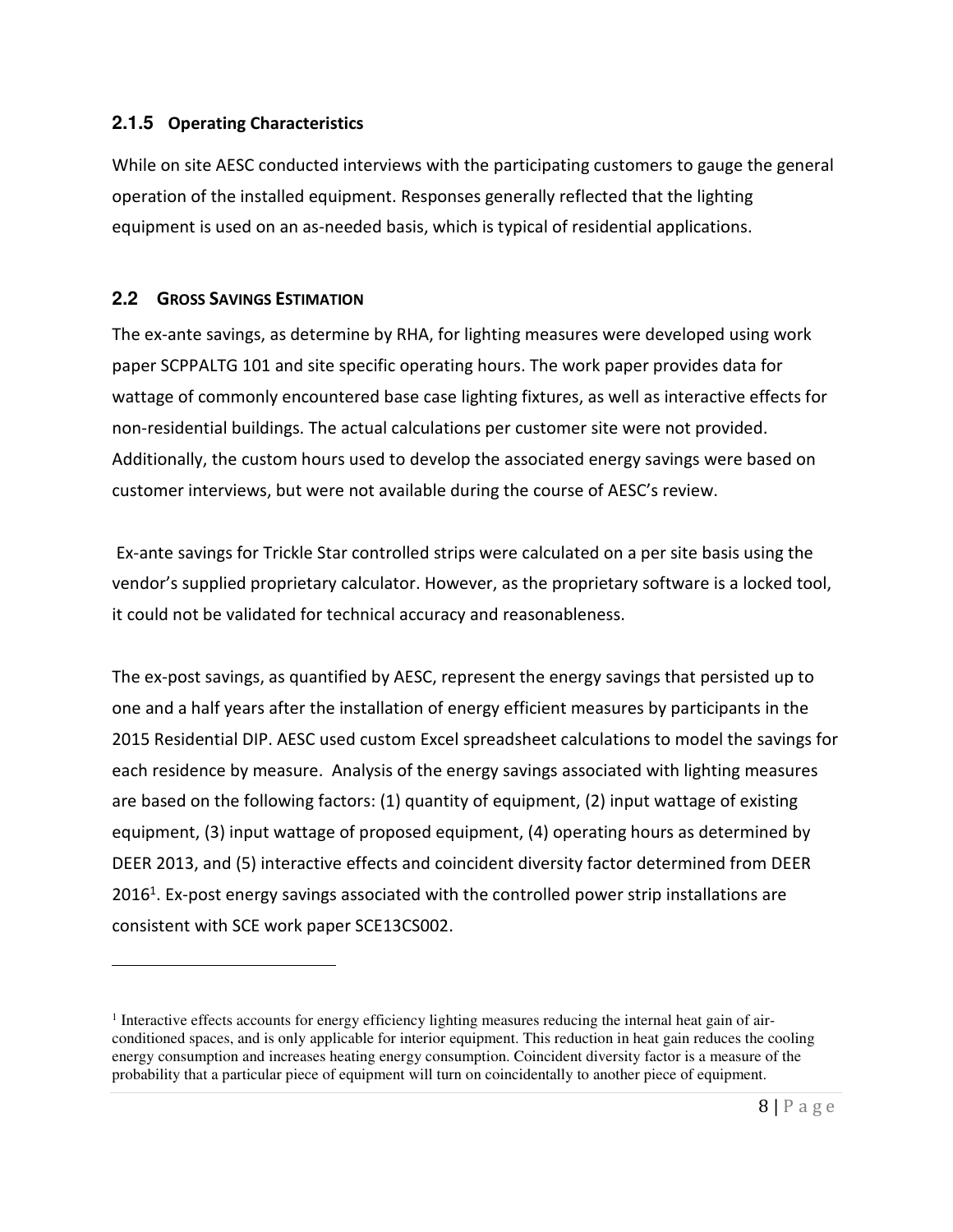The general formulas for calculating the annual energy savings are noted below:

Interior Lighting Measures:

$$
kWh_{yr} = Quantity*\left(\!\frac{Watts_{Existing}}{1000}\!-\!\frac{Watts_{Insteadled}}{1000}\right)*Interactive Effect
$$

Exterior Lighting Measures:

$$
kWh_{yr} = Quantity * \left(\frac{Watts_{Existing}}{1000} - \frac{Watts_{Insteadled}}{1000}\right)
$$

Controlled Power Strips:

$$
EES = H_{OFF} * [(STB * kW_{STB}) + (OFF * kW_{OFF})] * P_{CD} * P_{PH}
$$

Where,

| <b>EES</b>    | $=$      | average energy savings per peripheral per home                                         |
|---------------|----------|----------------------------------------------------------------------------------------|
| $H_{OFF}$     | $\equiv$ | annual hours controlling device is not used                                            |
| STB.          | $=$      | percentage of time peripheral is in standby or left on and not used                    |
| $W_{\rm STB}$ |          | power draw of peripheral while in standby                                              |
| <b>OFF</b>    | $\equiv$ | percentage time peripheral is turned off                                               |
| <b>WOFF</b>   |          | power draw of peripheral while it is turned off                                        |
| $P_{CD}$      | $=$      | percentage of time peripheral is used with a control device                            |
| $P_{PH}$      |          | percentage of homes that have the peripheral in the same room as the<br>control device |

The 2016 ex-post demand reduction was calculated in a similar fashion. The on-peak reduction was attributed only to sites and measures that experienced operation during the timeframe between 2:00 pm and 5:00 pm during a three-day heat storm that includes the highest annual temperature. Exterior lighting and controlled power strips do not have associated demand savings. The general equations for calculating peak demand reduction are as follows:

Interior Lighting Measures:

 $kW = Quantum$ uantity  $*\Big(\frac{Watts_{Existing}}{1000}\Big)$  $\frac{2m\sin\theta}{1000}$  –  $Watts_{Installed}$  $\frac{1000}{1000}$  \* Interactive Effects \* CDF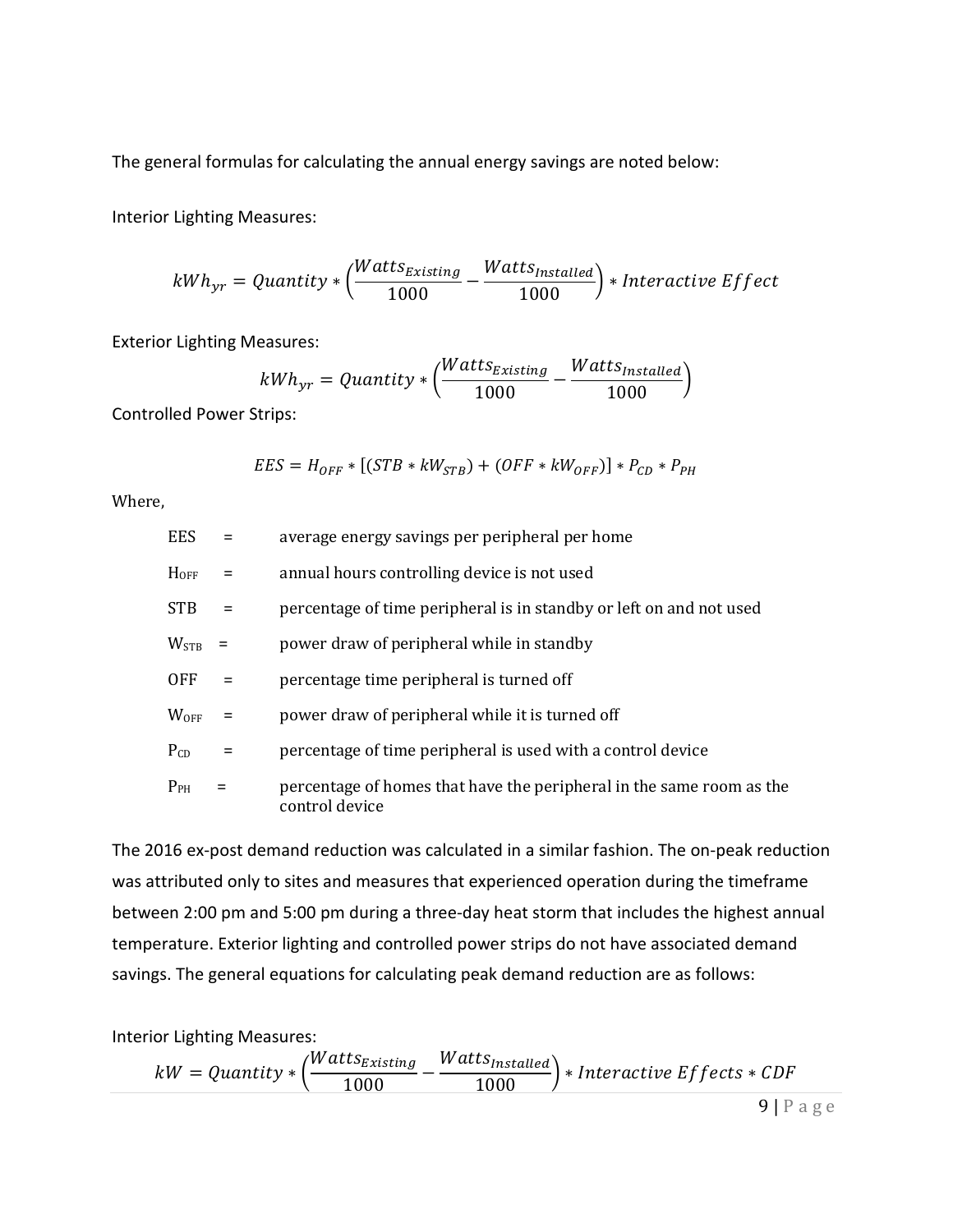#### **2.3 EX-POST SAVINGS CALCULATION**

The 2016 net ex-post energy savings estimates for the FY 2015 Residential DIP were calculated on a program level. Ultimately the desired confidence of 90% was obtained by inspecting a total of ten sites.

As an alternative to actual on/off measurements and operating profiles for lighting measures, AESC deemed it appropriate to utilize standardized values found in the California Municipal Utilities Associate Technical Reference Manual (TRM) dated May 5, 2014. The values, based on a DEER 2013 study, stipulate 541 annual hours for interior lights, and 1,249 annual hours for exterior lights. The installed controlled power strips are used 24 hours per day, 7 days per week, year-round.

Power measurements were not taken as part of this evaluation study. Lamp and fixture wattages for the implemented measures were stipulated based on the installation reports. The wattages provided by RHA were deemed appropriate for use in the EM&V effort. All lighting measures are assumed to operate at a constant load, with little to no fluctuation.

Controlled power strip wattage varies as determined by internal logic, and is based heavily on customer utilization of plug loads. As vendor supplied energy savings calculators are used for marketing purposes and can provide overly optimistic results, without the ability to properly evaluate the tool AESC deemed it more appropriate to utilize standardized values found in the California Municipal Utilities Associate Technical Reference Manual (TRM) dated May 5, 2014. These values and associated loads are based on SCE work paper SCE13CS002.

Ex-ante calculations were determined by RHA and provided by the City of Colton for use in the EM&V effort. Table 2-2 represents the gross ex-post calculated savings for the sites in which data was collected.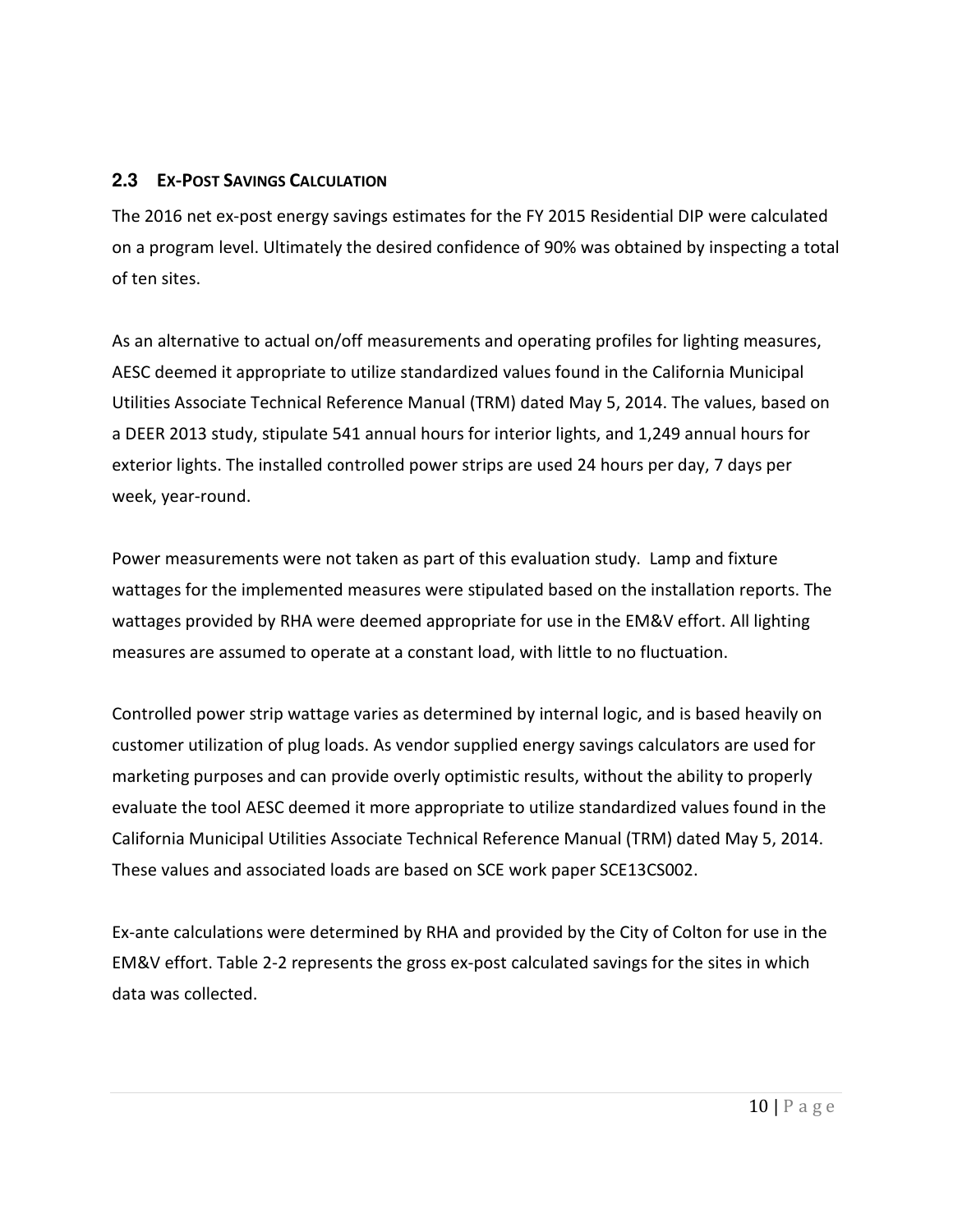| Number of<br><b>Sites</b> | <b>Ex-Ante kWh</b> | <b>Ex-Ante kW</b> | Ex-Post kWh | <b>Ex-Post kW</b> | <b>Persistence</b><br>Rate |
|---------------------------|--------------------|-------------------|-------------|-------------------|----------------------------|
| 10                        | 10,399.1           | 5.48              | 3,013.8     | 0.71              | 91%                        |

**Table 2-2 Overview of gross ex-ante vs. ex-post savings analysis for inspected sites** 

Table 2-3 shows the projected impact on the FY2015 program by applying the persistency rates from Table 2-2 to the overall calculations.

**Table 2-3 Overview of gross ex-ante vs. ex-post savings analysis for overall program.**

| <b>Number of</b><br><b>Sites</b> | Ex-Ante kWh | <b>Ex-Post kW</b><br>Ex-Ante kW<br>Ex-Post kWh |          | Persistence<br>Rate |     |
|----------------------------------|-------------|------------------------------------------------|----------|---------------------|-----|
| 88                               | 101,796.9   | 57.26                                          | 31,597.9 | 6.70                | 91% |

The significant difference between the reported energy and demand savings determined in the ex-ante and ex-post analysis was determined as follows:

- Calculation methodology for lighting applications used in the ex-ante savings analysis was based on work paper values, which were determined to have non-residential applications.
- AESC performed site specific calculations, as there was enough data present to complete such a task.
- AESC applied a coincident diversity factor to all demand savings, which is approximately 4% for residential applications based on DEER 2016 data for Residential building types in climate zone 10.
- Ex-ante calculations utilized a locked, proprietary software to estimate energy savings associated with the installation of the controlled power strips.
- AESC utilized applicable work papers in lieu of custom calculations for the controlled power strips.

Table 2-4 presents an overview of the net ex-ante vs. ex-post savings analysis for the overall program, assuming a net-to-gross of 0.8.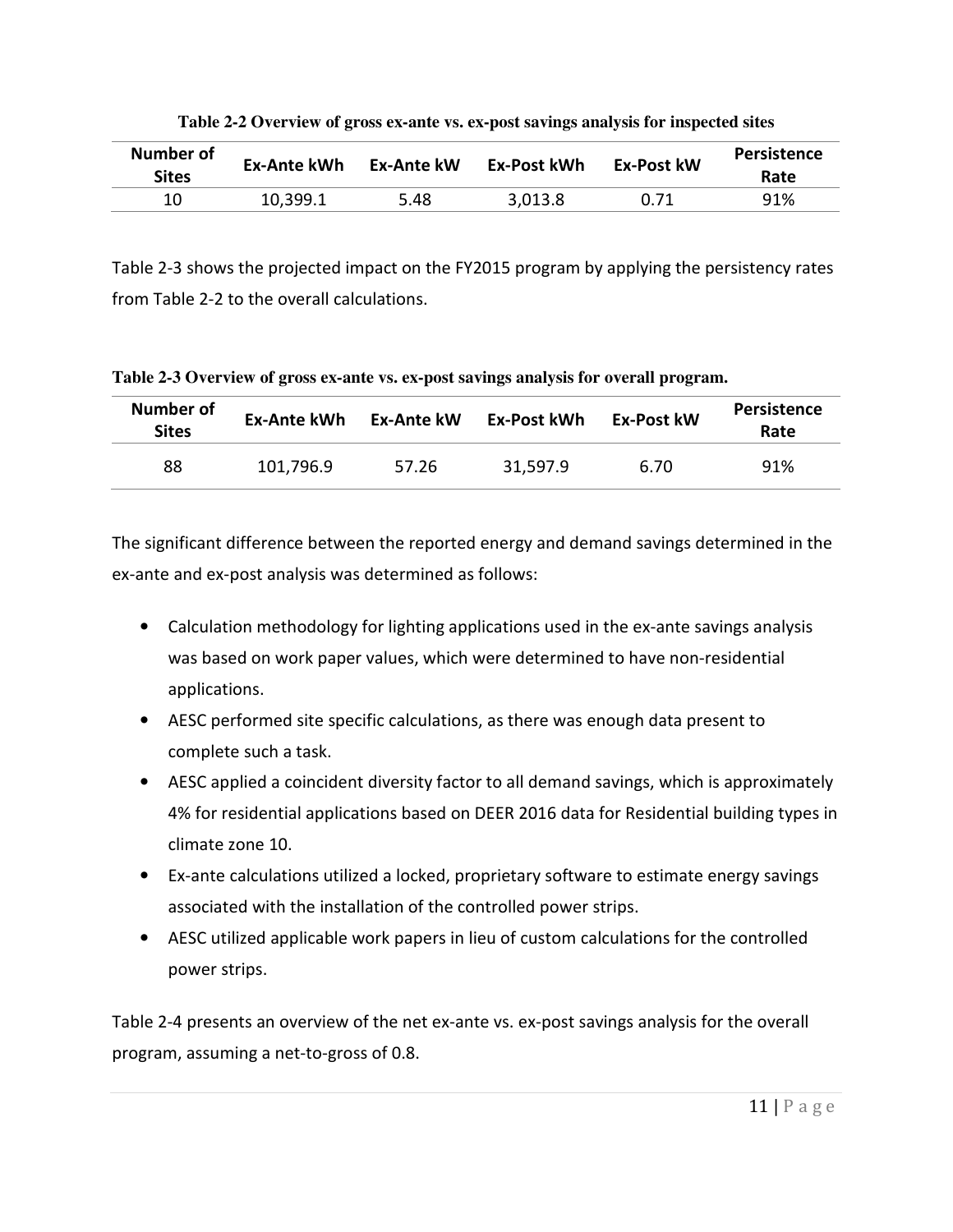| Number of<br><b>Sites</b> | Ex-Ante kWh | Ex-Ante kW | Ex-Post kWh | <b>Ex-Post kW</b> | Persistence<br>Rate |  |
|---------------------------|-------------|------------|-------------|-------------------|---------------------|--|
| 88                        | 81,437.5    | 45.81      | 25,278.3    | 5.36              | 91%                 |  |

**Table 2-4 Overview of net ex-ante vs. ex-post savings analysis for overall program.**

#### **2.4 PROGRAM COST EFFECTIVENESS**

 $\overline{a}$ 

The two cost effectiveness tests used for California POU energy efficiency programs are the Total Resource Cost (TRC)<sup>2</sup> and the Program Administrator Cost (PAC)<sup>3</sup>. The specific calculations and definitions of benefits and costs for each test are detailed in the Standard Practice Manual.

The total program cost associated with the Residential DIP, is \$32,955.00, which is not inclusive of any program management costs. The weighted average estimated useful life (EUL) for the program is 4.4 years, with an expected electric real lifecycle avoided cost of \$0.15/kWh. The net to gross ratio (NTGR) is one minus the fraction of free riders in the program. NTGR attempts to establish the energy and demand savings induced by the utility program. The ex-post gross load impact savings need to be "net" of what would have occurred in the absence of the program. There are three methods that can be used to establish the NTGR for a program: i. use of established NTGR accepted by California utilities (especially suitable for deemed programs), ii. survey based methods and iii. econometric methods of estimating free ridership. NTG was not evaluated as part of this study. The existing NTGR value of 0.8 was utilized and was determined to be appropriate, given that the program is a deemed rebate type of program with a homogeneous population. The TRC and PAC values are calculated using the expressions below:

<sup>&</sup>lt;sup>2</sup> The TRC Test includes the benefits (such as avoided costs) resulting from the program divided by the net costs (participant and program) where a TRC test result greater than 1.0 indicates that the program is cost effective. Avoided costs are the savings associated with not having to produce and deliver the saved energy.

<sup>&</sup>lt;sup>3</sup> The PAC Test is similar to the TRC Test, but only the program costs are included in the denominator.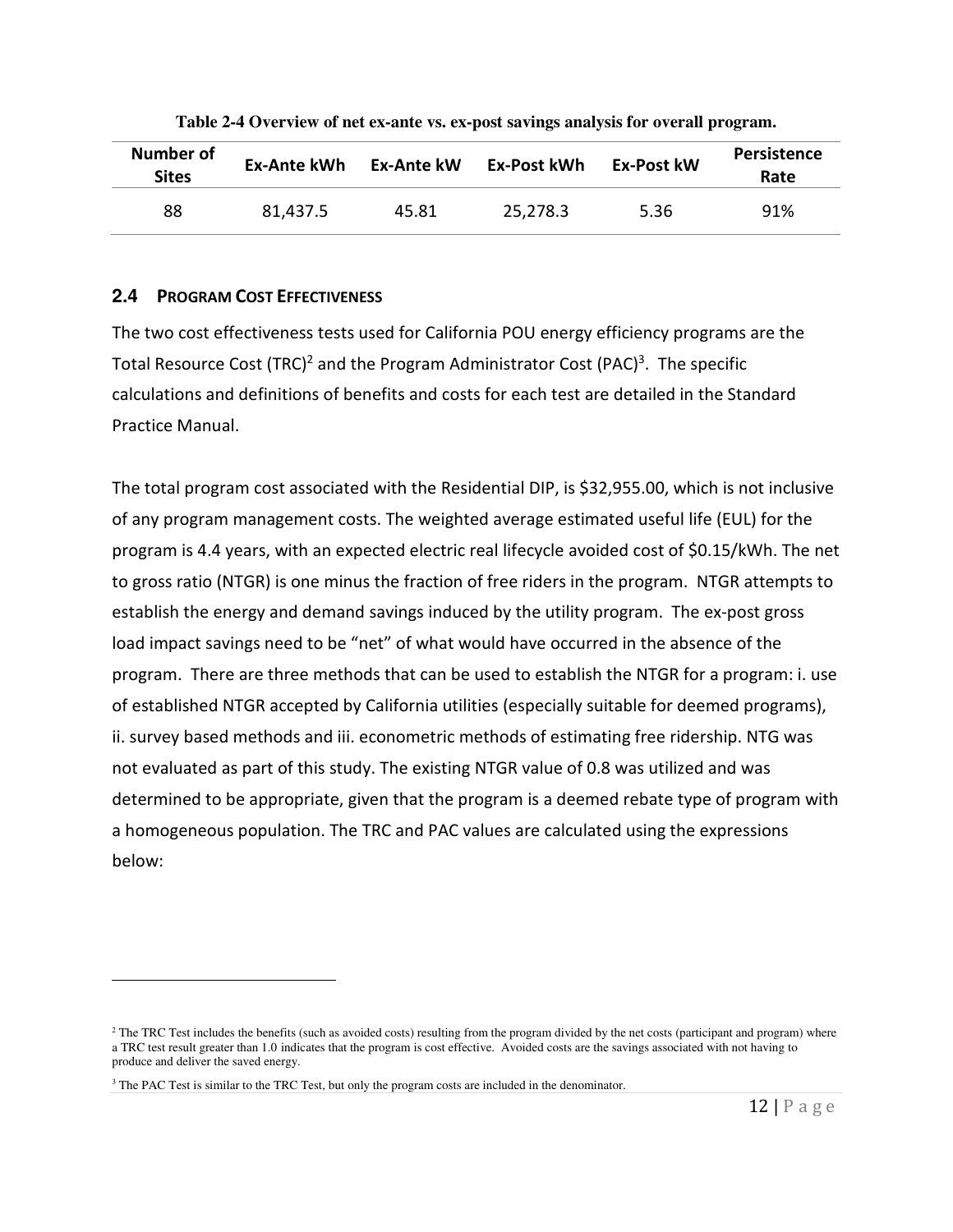$$
PAC = \frac{Liferycle \text{ Avoided Cost}}{Utility \text{ Cost}}
$$
\n
$$
TRC = \frac{Avoided \text{ Cost}}{(Implementation \text{ Cost} * NTG)}
$$
\n
$$
TRC = \frac{Avoided \text{ Cost}}{(Implementation \text{ Cost} * NTG) + (Utility \text{ Cost} * (1 - NTG))}
$$

Therefore, the calculated PAC and TRC are 0.51 and 0.51, respectively. As the program management costs are not included in this calculations, the actual values may vary.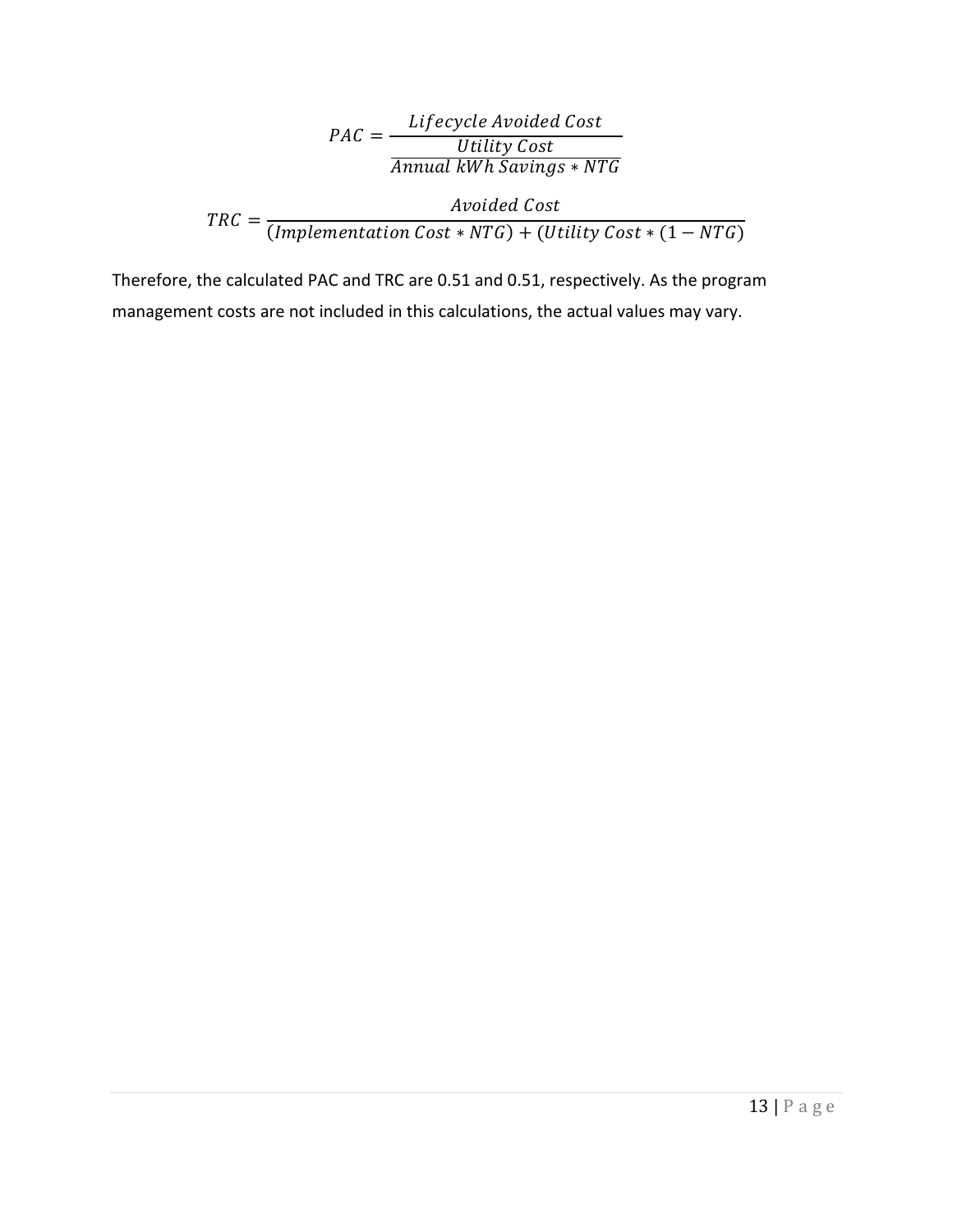#### **Section 3 Conclusions and Recommendations**

Based on the EM&V performed for the City of Colton's FY 2015 Residential Direct Install Program, AESC concluded that the overall persistency rate for the program is approximately 91%, with a claimable gross ex-post energy savings of 31,597.9 kWh and 7.34 kW, and a net expost energy savings of 25,278.3 kWh and 5.87 kW. A key metric established as part of this effort is that a high percentage of implemented measures remained in operation nearly two years after installation, resulting in a high program persistency. However, the program has a relatively low Gross Realization Rate (GRR), the ratio of predicted and actual energy usage, of 31.0% for kWh and 11.7% for kW. The associated ex-post energy and demand savings associated with the measures differ significantly from the ex-ante claims as a result of corrected calculation methodologies and savings sources, as detailed in Section 2.2. There are four main factors that account for the reduced overall program performance: (1) differing equipment counts, (2) usage of standardized operating hours, (3) inclusion of lighting coincident diversity factors, and (4) site specific calculation methodology for lighting measures.

|                                    |                       |                              |          |                                     | <b>CFL Lamp Replacement</b>    |          |
|------------------------------------|-----------------------|------------------------------|----------|-------------------------------------|--------------------------------|----------|
|                                    |                       |                              |          |                                     | Ex-Ante                        | Ex-Post  |
|                                    |                       |                              |          | <b>Quantity:</b>                    | 1,307                          | 1,194    |
|                                    |                       |                              |          | kW Savings:                         | 53.53                          | 6.24     |
|                                    |                       |                              |          | kWh Savings: 76,283.3               |                                | 28,986.7 |
|                                    |                       |                              |          |                                     |                                |          |
|                                    |                       | <b>Lighting Measures</b>     |          |                                     | <b>Fixture Replacement</b>     |          |
|                                    |                       | Ex-Ante                      | Ex-Post  |                                     | Ex-Ante                        | Ex-Post  |
|                                    | <b>Quantity:</b>      | 1,442                        | 1,317    | <b>Quantity:</b>                    | 8                              | 7        |
|                                    | kW Savings:           | 57.26                        | 6.70     | kW Savings:                         | 0.69                           | 0.33     |
|                                    | kWh Savings: 83,686.8 |                              | 30,501.4 | kWh Savings:                        | 1,670.8                        | 571.2    |
| <b>Total Program Gross Savings</b> |                       |                              |          |                                     |                                |          |
| Ex-Post<br>Ex-Ante                 |                       |                              |          | <b>Fluorescent Fixture Retrofit</b> |                                |          |
| 1,492<br>1,363<br><b>Quantity:</b> |                       |                              |          |                                     | Ex-Ante                        | Ex-Post  |
| 57.26<br>6.70<br>kW Savings:       |                       |                              |          | <b>Quantity:</b>                    | 127                            | 116      |
| kWh Savings: 101,796.8<br>31,597.9 |                       |                              |          | kW Savings:                         | 3.03                           | 0.13     |
|                                    |                       |                              |          | kWh Savings: 5,732.7                |                                | 943.5    |
|                                    |                       |                              |          |                                     |                                |          |
|                                    |                       | <b>Non-Lighting Measures</b> |          |                                     | <b>Power Strip Replacement</b> |          |
|                                    |                       | Ex-Ante                      | Ex-Post  |                                     | Ex-Ante                        | Ex-Post  |
|                                    | Quantity:             | 50                           | 46       | <b>Quantity:</b>                    | 50                             | 46       |
|                                    | kW Savings:           | 0.00                         | 0.00     | kW Savings:                         | 0.00                           | 0.00     |
|                                    | kWh Savings: 18,110.0 |                              | 1,096.5  | kWh Savings: 18,110.0               |                                | 1,096.5  |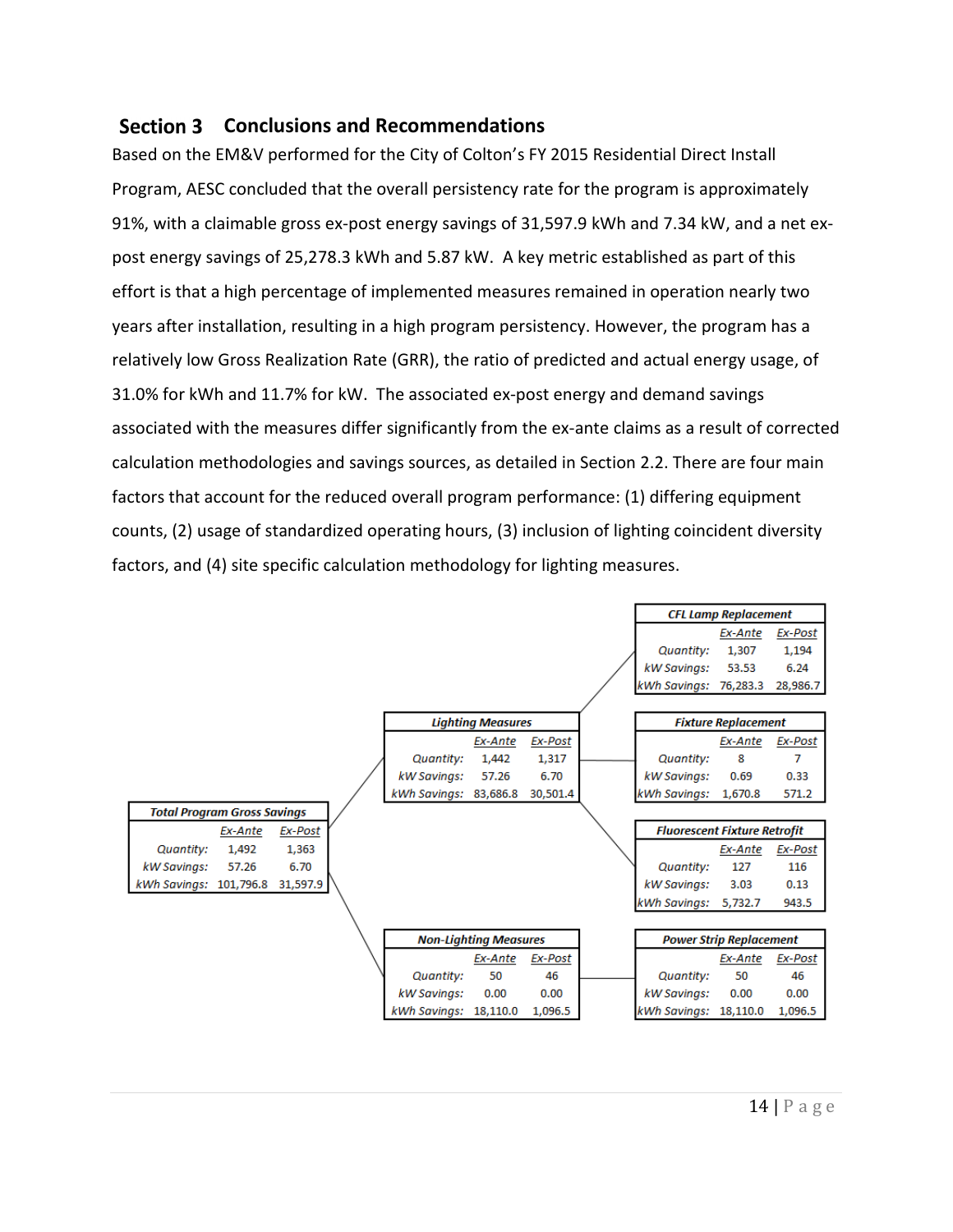Moving forward, the City of Colton should consider the following recommendations in an effort to improve their Residential Direct Installation Program's realization rate:

- Utilize applicable work papers in lieu of custom calculations for the controlled power strips measure.
- If custom calculations are to be used for lighting measures, operating hours should reflect the DEER estimated operating hours of 541 for interior applications and 1,249 for exterior applications
- If work papers are to be used for lighting measures, work papers should reflect the appropriate residential market sector, which should take into consideration applicable interactive effects for the market sector and climate zone. In the event that work papers will be modified to reflect site specific operating hours per residence, accurate data should be gathered and stored in the program database for future EM&V efforts.
- Apply a coincident diversity factor to all demand savings, where appropriate, which is approximately 4% for residential applications.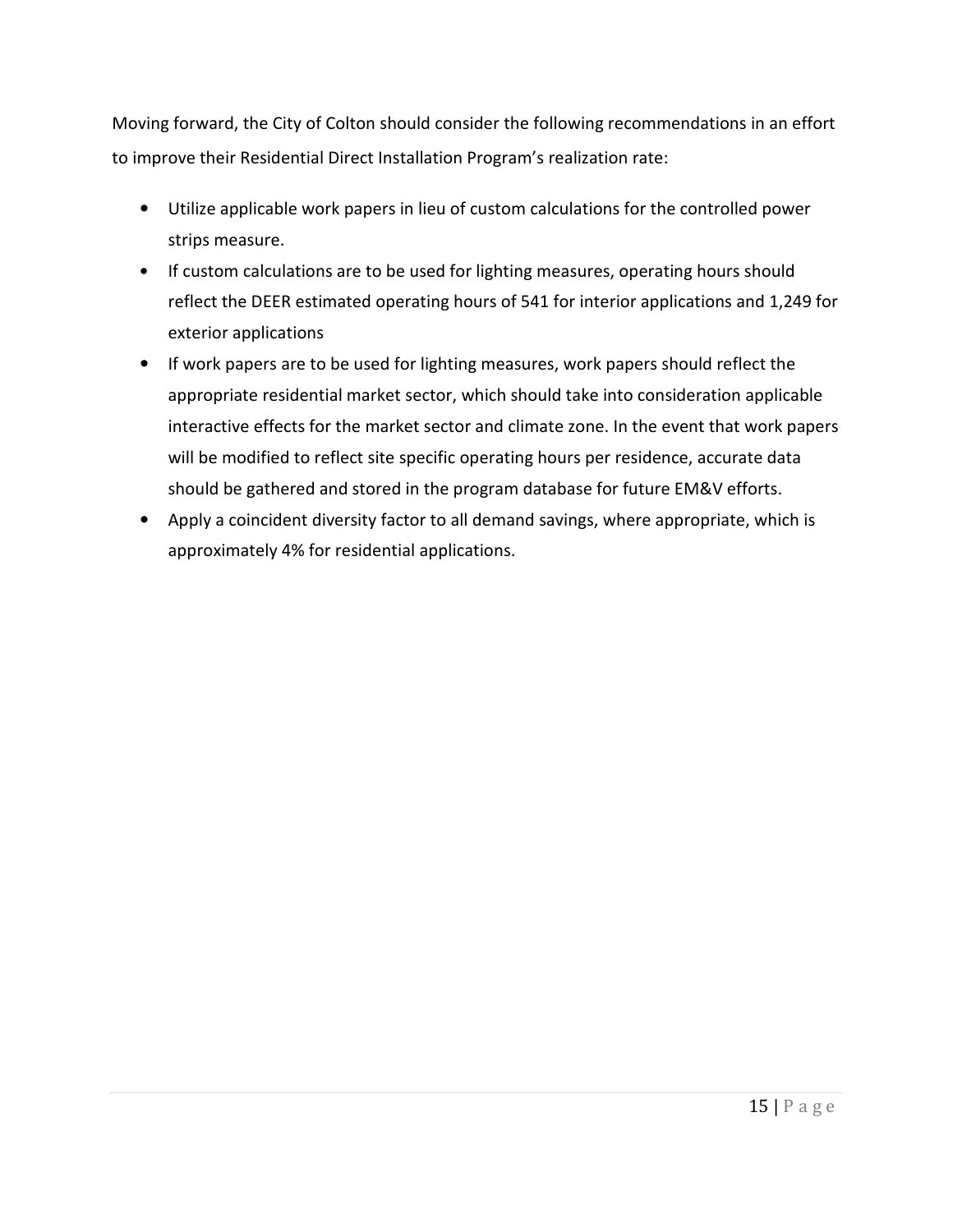## **Section 4 Appendix A**

## Complete Program Offering

| <b>Measure Code</b> | <b>INSTALLED MEASURE</b>                                          |
|---------------------|-------------------------------------------------------------------|
| <b>LGT362</b>       | 4ft 4L 32W T8 High Perf w/EB                                      |
| <b>LGT367</b>       | 4ft 4L 32W T8 High Perf w/2EB & interactive effects               |
| <b>LGT373</b>       | 4ft 3L 32W T8 High Perf w/EB                                      |
| <b>LGT376</b>       | 4ft 3L 32WT8 High Perf w/2EB & interactive effects                |
| <b>LGT377</b>       | 4ft 2L w/EB (New Fixt)                                            |
| <b>LGT383</b>       | 4ft 2L w/EB (Retro)                                               |
| <b>LGT381</b>       | 4ft 2L T8 U6 w/EB                                                 |
| <b>LGT393</b>       | 4ft 1L 32W T8 High Perf w/EB                                      |
| <b>LGT401</b>       | 8ft 4L T8 High Perf w/2EB                                         |
| <b>LGT403</b>       | 8ft 2L T8 w/EB (New Fixt) (use for HO's pricing)                  |
| <b>LGT404</b>       | 8ft 4L 28-32W w/EB & retro kit                                    |
| <b>LGT405</b>       | 8ft 2L T8 w/EB                                                    |
| <b>LGT406</b>       | 8ft 2L 28-32W w/EB & retro kit                                    |
| <b>LGT407</b>       | 8ft 1L T8 w/EB                                                    |
| <b>LGT408</b>       | 6ft 4L 28-32W w/EB & retro kit                                    |
| <b>LGT409</b>       | 6ft 2L 28-32W w/EB & retro kit                                    |
| <b>LGT410</b>       | 3ft 2L 25W 2nd gen T8 w/EB                                        |
| <b>LGT412</b>       | 3ft 1L 25W 2nd gen T8 w/EB                                        |
| <b>LGT415</b>       | 3ft 4L 25W 2nd gen T8 w/EB (6-ft conv kit)                        |
| <b>LGT416</b>       | 2ft 4L F17 2nd gen T8 w/EB                                        |
| <b>LGT420</b>       | 2ft 2L 32T8 U6 w/EB                                               |
| <b>LGT422</b>       | 2ft 2L F17 2nd gen T8 w/EB                                        |
| <b>LGT425</b>       | 2ft 1L F17 2nd gen T8 w/EB                                        |
| <b>LGT426</b>       | 4ft tube guard                                                    |
| <b>LGT427</b>       | 8ft tube guard                                                    |
| <b>LGT623</b>       | Reduced Wattage 4 foot Lamp used with Existing Ballast (25W, 28W) |
| <b>LGT449</b>       | 20W Circline Replacement to CFL Fixture                           |
|                     | 7W-13W CFL Fixture+Lamp                                           |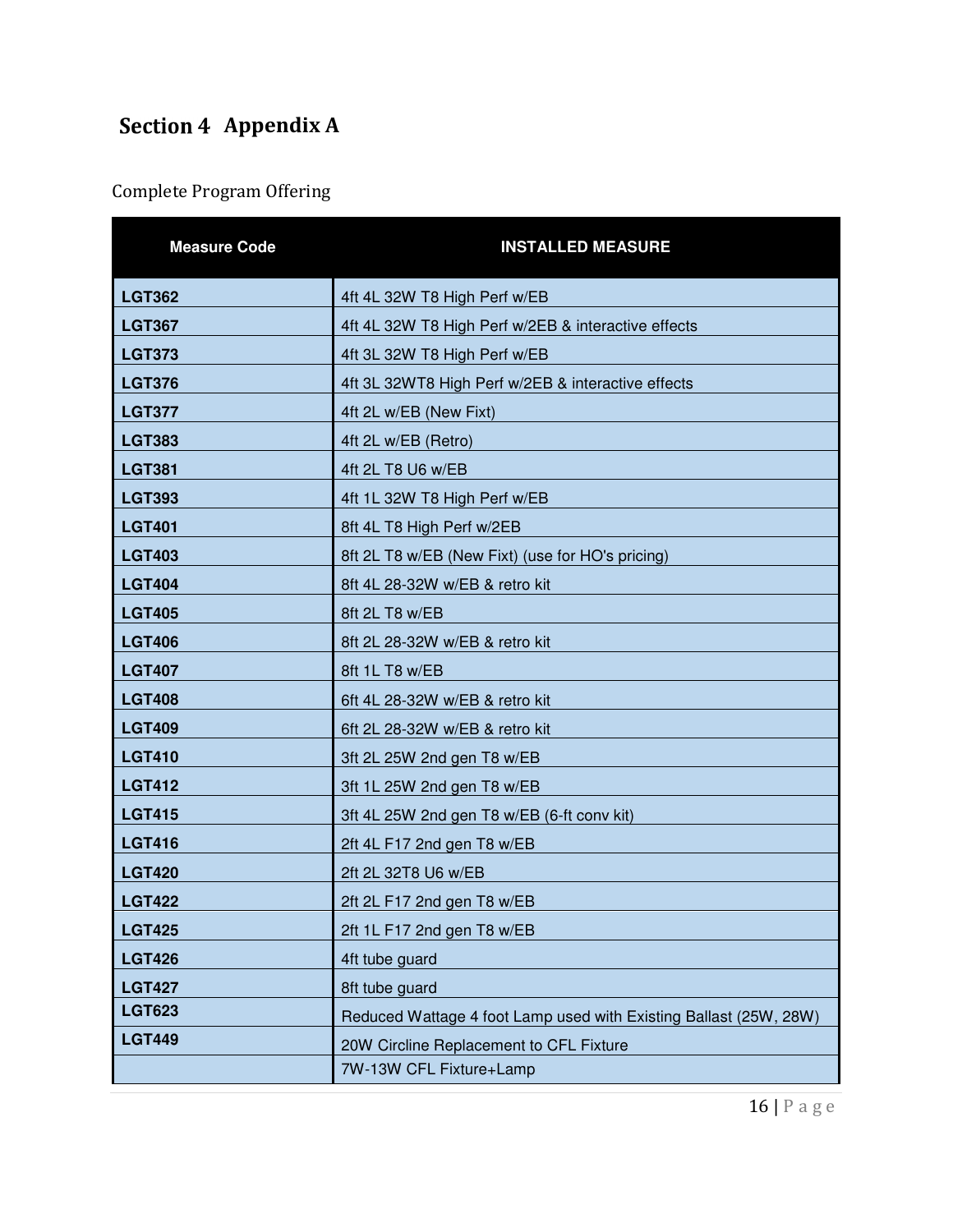|                                         | 14W-24W CFL Fixture+Lamp                                   |
|-----------------------------------------|------------------------------------------------------------|
| <b>LGT450</b>                           | 22W Circline Replacement to CFL Fixture                    |
|                                         | 16W CFL Fixture+Lamp                                       |
|                                         | 18W CFL Fixture+Lamp                                       |
| <b>LGT451</b>                           | 30W Circline Replacement to CFL Fixture                    |
|                                         | 23W CFL Fixture+Lamp                                       |
|                                         | 24W CFL Fixture+Lamp                                       |
|                                         | 26W CFL Fixture+Lamp                                       |
|                                         | 30W CFL Fxture                                             |
|                                         | <b>T8 Lamps Sales</b>                                      |
| <b>LGT 347</b>                          | T-8 Bulbs Only                                             |
|                                         | 8ft T8 5000K                                               |
|                                         | 4ft T8 5000K                                               |
| <b>LGT314</b>                           | <b>Special Lamps</b>                                       |
|                                         | 8ft T8 4100K                                               |
|                                         | 4ft T8 4100K                                               |
|                                         | 4ft T8 to Daylight Harvesting Ballast with Sensor          |
|                                         |                                                            |
| <b>LGT451-B (LGT451 in</b><br>database) | 4ft 2L T8 to 2L T8 Daylight Harvesting Ballast with sensor |
| <b>LGT452</b>                           | 4ft 3L T8 to 3L T8 Daylight Harvesting Ballast with sensor |
| <b>LGT453</b>                           | 4ft 4L T8 to 4L T8 Daylight Harvesting Ballast with sensor |
|                                         | 4ft F25T8 retrofit with Anti-Striation Ballast             |
| <b>LGT457</b>                           | 4ft 4 Lamp F25T8 Retrofit                                  |
| <b>LGT458</b>                           | 4ft 3 Lamp F25T8 Retrofit                                  |
| <b>LGT459</b>                           | 4ft 2 Lamp F25T8 Retrofit                                  |
| <b>LGT460</b>                           | 4ft 1 Lamp F25T8 Retrofit                                  |
|                                         | 4ft F28T8 retrofit / Delamping                             |
| <b>LGT461</b>                           | 4ft 3 Lamp F28T8 Retrofit                                  |
| <b>LGT462</b>                           | 4ft 2 Lamp F28T8 Retrofit                                  |
|                                         | 4ft F28T8 New Fixture / Delamping                          |
| <b>LGT463</b>                           | 4ft 3 Lamp F28T8 Fixture                                   |
| <b>LGT464</b>                           | 4ft 2 Lamp F28T8 Fixture                                   |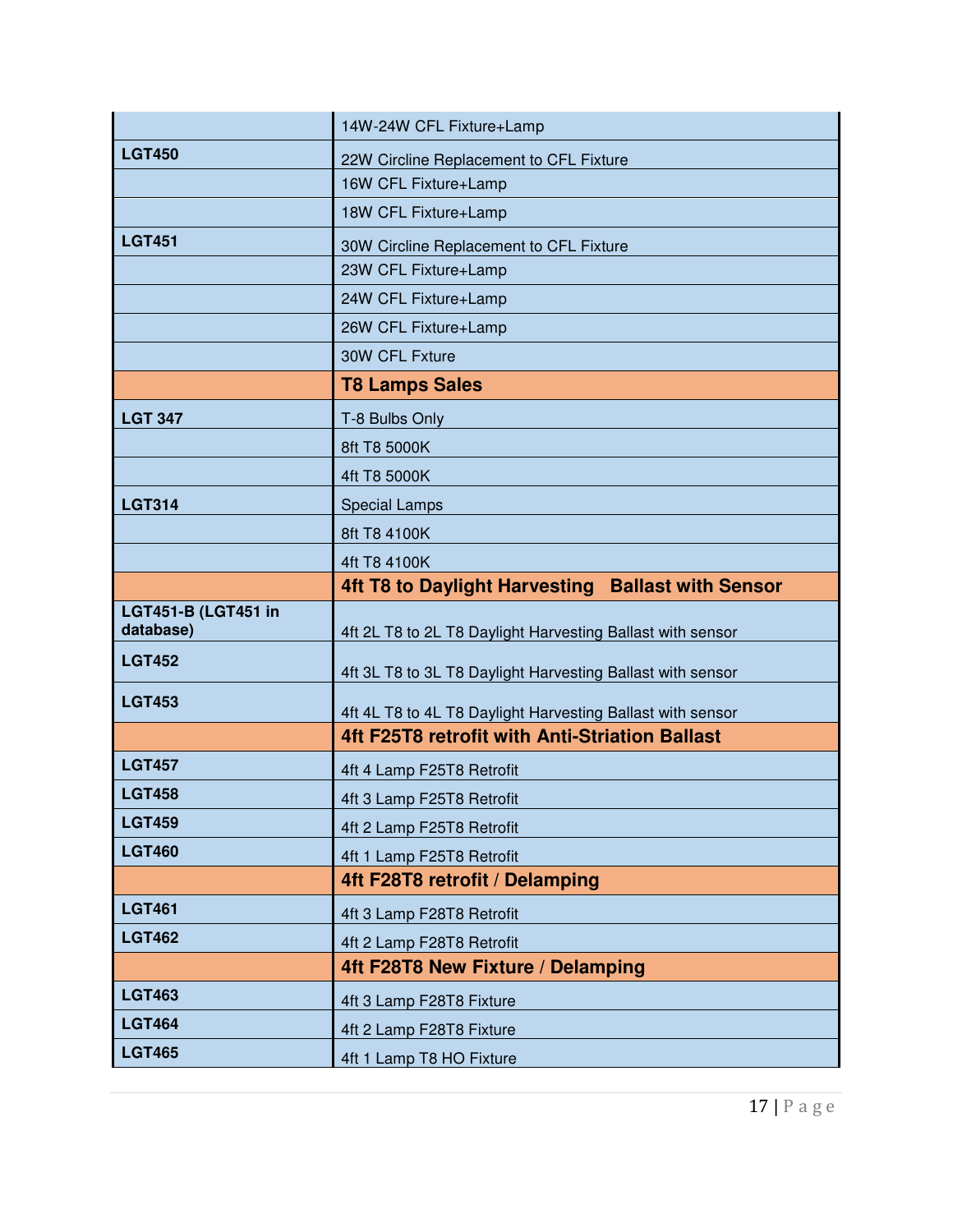| <b>LGT466</b> | 4ft 1 Lamp T5 HO Fixture                                              |                     |
|---------------|-----------------------------------------------------------------------|---------------------|
|               | 4ft F25T8 retrofit / Delamping                                        | with Anti-Striation |
| <b>LGT610</b> | <b>Ballast</b>                                                        |                     |
|               | 4ft 3 Lamp F25T8 Retrofit                                             |                     |
| <b>LGT611</b> | 4ft 2 Lamp F25T8 Retrofit                                             |                     |
| <b>LGT612</b> | 4ft 1 Lamp F25T8 Retrofit                                             |                     |
|               | 4ft F25T8 New Fixture/Delamping with Anti-Striation<br><b>Ballast</b> |                     |
| <b>LGT467</b> | 4ft 3 Lamp F25T8 Fixture                                              |                     |
| <b>LGT468</b> | 4ft 2 Lamp F25T8 Fixture                                              |                     |
| <b>LGT469</b> | 4ft 1 Lamp T8 HO Fixture                                              |                     |
| <b>LGT470</b> | 4ft 1 Lamp T5 HO Fixture                                              |                     |
|               | 8ft T12 retrofit to Two-4ft T8 Tamdon                                 |                     |
| <b>LGT471</b> | 4ft 2 Lamp T8 retrofit                                                |                     |
| <b>LGT472</b> | 4ft 2 Lamp T8 HO Fixture                                              |                     |
|               | <b>HID Replacement to Linear Florescent Fixture</b>                   |                     |
| <b>LGT473</b> | 4ft 4 Lamp T8 High Bay Fixture                                        |                     |
| <b>LGT474</b> | 4ft 2 Lamp T5HO High Bay Fixture                                      |                     |
| <b>LGT475</b> | 4ft 6 Lamp T8 High Bay Fixture                                        |                     |
| <b>LGT476</b> | 4ft 4 Lamp T5HO High Bay Fixture                                      |                     |
| <b>LGT477</b> | 4ft 8 Lamp T8 High Bay Fixture                                        |                     |
| <b>LGT478</b> | 4ft 6 Lamp T5HO High Bay Fixture                                      |                     |
| <b>LGT479</b> | 4ft 10 Lamp T8 High Bay Fixture                                       |                     |
| <b>LGT480</b> | 4ft 8 Lamp T5HO High Bay Fixture                                      |                     |
|               | <b>8ft T12 HO Exterior Retrofit</b>                                   | to 8ft T8 HO        |
| <b>LGT481</b> | 8ft 1 Lamp T8HO Exterior Retrofit                                     |                     |
| <b>LGT482</b> | 8ft 2 Lamp T8HO Exterior Retrofit                                     |                     |
| <b>LGT483</b> | 8ft 3 Lamp T8HO Exterior Retrofit                                     |                     |
| <b>LGT484</b> | 8ft 4 Lamp T8HO Exterior Retrofit                                     |                     |
| <b>LGT485</b> | 8ft 6 Lamp T8HO Exterior Retrofit                                     |                     |
| <b>CFL</b>    |                                                                       |                     |
| <b>LGT428</b> | <b>CFL 5-13W</b>                                                      |                     |
|               | 5 W Screw-n CFL                                                       |                     |
|               | 7 W Screw-in CFL                                                      |                     |
|               | 9 W Screw-in CFL                                                      |                     |

18 | P a g e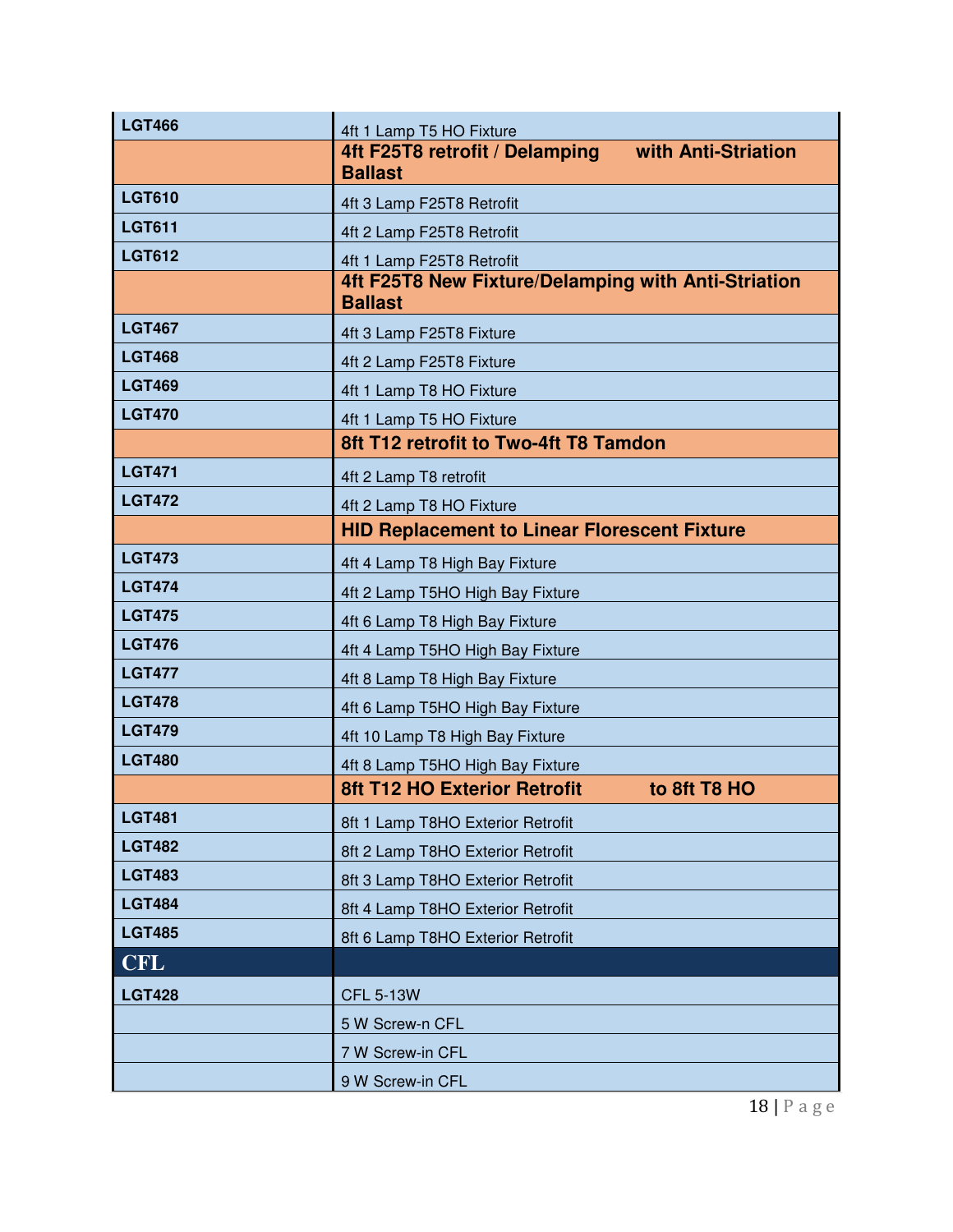|               | 9 W Globe CFL                    |
|---------------|----------------------------------|
|               | 11 W Screw-in CFL                |
|               | 13W/60W Spiral - Indoor CFL      |
| <b>LGT429</b> | <b>CFL 14-26W</b>                |
|               | 14 W A-Type Screw-in             |
|               | 14W Screw-in CFL                 |
|               | 15 W Globe                       |
|               | 23W Screw-in CFL                 |
| <b>LGT430</b> | $>= 27W$                         |
|               | I 27W/100W Spiral Indoor CFL     |
| <b>LGT432</b> | <b>CFL 11W R20</b>               |
|               | 9 W R20 Flood Type               |
|               | 11 W R20 Flood Type R20 2700K    |
|               | 11 W R20 Flood Type R20 4000K    |
| <b>LGT433</b> | <b>CFL 15W R30</b>               |
|               | CFL Indoor Flood, 14 W R20       |
|               | CFL Indoor Flood, 15 W R30 2700K |
|               | CFL Indoor Flood, 15 W R30 3200K |
|               | CFL Indoor Flood, 15 W R30 4100K |
|               | CFL Indoor Flood, 15 W R30 6400K |
| <b>LGT434</b> | <b>CFL 20W R40</b>               |
|               | 19 W Screw-in Par 38 CFL         |
|               | 20 W Screw-in Par 38 CFL         |
|               | CFL Indoor Flood, 20 W R40 2700K |
|               | CFL Indoor Flood, 20 W R30 3200K |
| <b>LGT435</b> | <b>CFL 25W R40</b>               |
|               | CFL Indoor Flood, 25 W R30 2700K |
|               | CFL Indoor Flood, 25 W R30 3200K |
|               | CFL Indoor Flood, 25 W R30 4000K |
|               | CFL Indoor Flood, 25 W R30 6400K |
| <b>LGT436</b> | CFL 27W Wall Fixture             |
| <b>LGT437</b> | CFL 65W Floodlight Fixture       |
| <b>LGT438</b> | CFL 65W Yardlight Fixture        |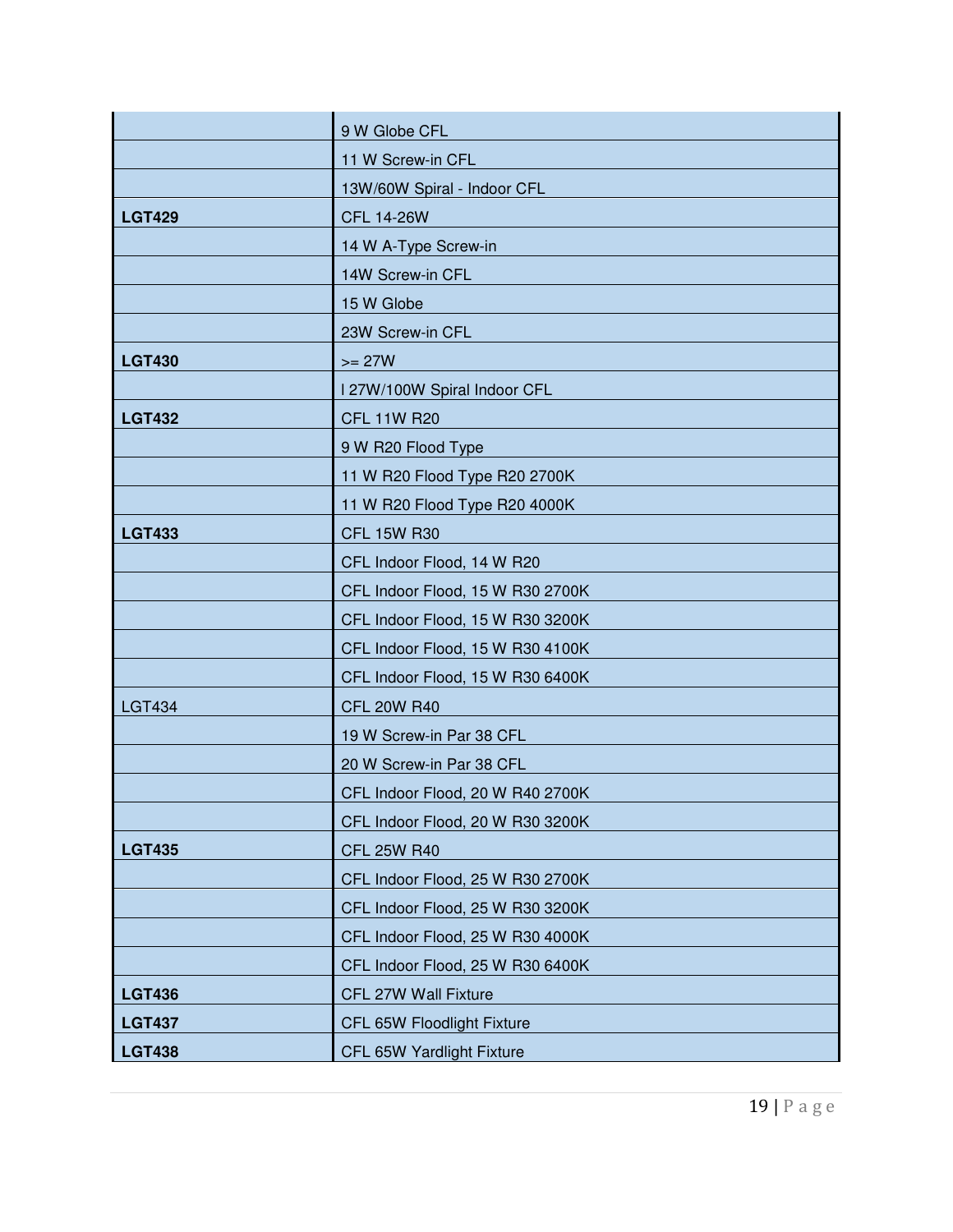|               | PAR16 / MR16 Incandescent to CFL 9-11 W<br><b>PAR16</b> |
|---------------|---------------------------------------------------------|
| <b>LGT558</b> | 9W PAR16                                                |
| <b>LGT559</b> | <b>11W PAR16</b>                                        |
|               | <b>PAR20 Incandescent to CFL 9-14W PAR20</b>            |
| <b>LGT560</b> | 9W PAR20                                                |
| <b>LGT561</b> | <b>11W PAR20</b>                                        |
| <b>LGT562</b> | <b>14W PAR20</b>                                        |
|               | <b>PAR30 Incandescent to CFL 15-19W PAR30</b>           |
| <b>LGT563</b> | <b>15W PAR30</b>                                        |
| <b>LGT564</b> | <b>19W PAR30</b>                                        |
|               | <b>PAR38 CFL 19-23W PAR38</b>                           |
| <b>LGT565</b> | <b>19W PAR38</b>                                        |
| <b>LGT566</b> | <b>20W PAR38</b>                                        |
| <b>LGT567</b> | <b>23W PAR38</b>                                        |
|               | PAR16 / MR16 Incandescent to CMH PAR16                  |
| <b>LGT568</b> | <b>20W PAR16</b>                                        |
|               | <b>PAR20 Incandescent to CMH PAR20</b>                  |
| <b>LGT569</b> | <b>20W PAR20</b>                                        |
| <b>LGT570</b> | <b>39W PAR20</b>                                        |
|               | <b>PAR30 Incandescent to CMH PAR30</b>                  |
| <b>LGT571</b> | <b>20W PAR30</b>                                        |
| <b>LGT572</b> | <b>35W PAR30</b>                                        |
| <b>LGT573</b> | <b>70W PAR30</b>                                        |
|               | <b>HID Fixture Replacement to CFL</b>                   |
| <b>LGT574</b> | 27W CFL Spiral 2700K 120V Retrofit                      |
| <b>LGT575</b> | 45W CFL Spiral 3200K 120V Retrofit                      |
| <b>LGT576</b> | 45W CFL Spiral 5500K 120V Retrofit                      |
| <b>LGT577</b> | 55W CFL Spiral 3200K 120V Retrofit                      |
| <b>LGT578</b> | 55W CFL Spiral 5500K 120V Retrofit                      |
| <b>LGT579</b> | 60W CFL Spiral 5500K 120V Retrofit                      |
| <b>LGT580</b> | 65W CFL Spiral 3200K 120V Retrofit                      |
| <b>LGT581</b> | 65W CFL Spiral 5500K 120V Retrofit                      |
|               | <b>HID Wall pack Replacement to CFL Wall pack</b>       |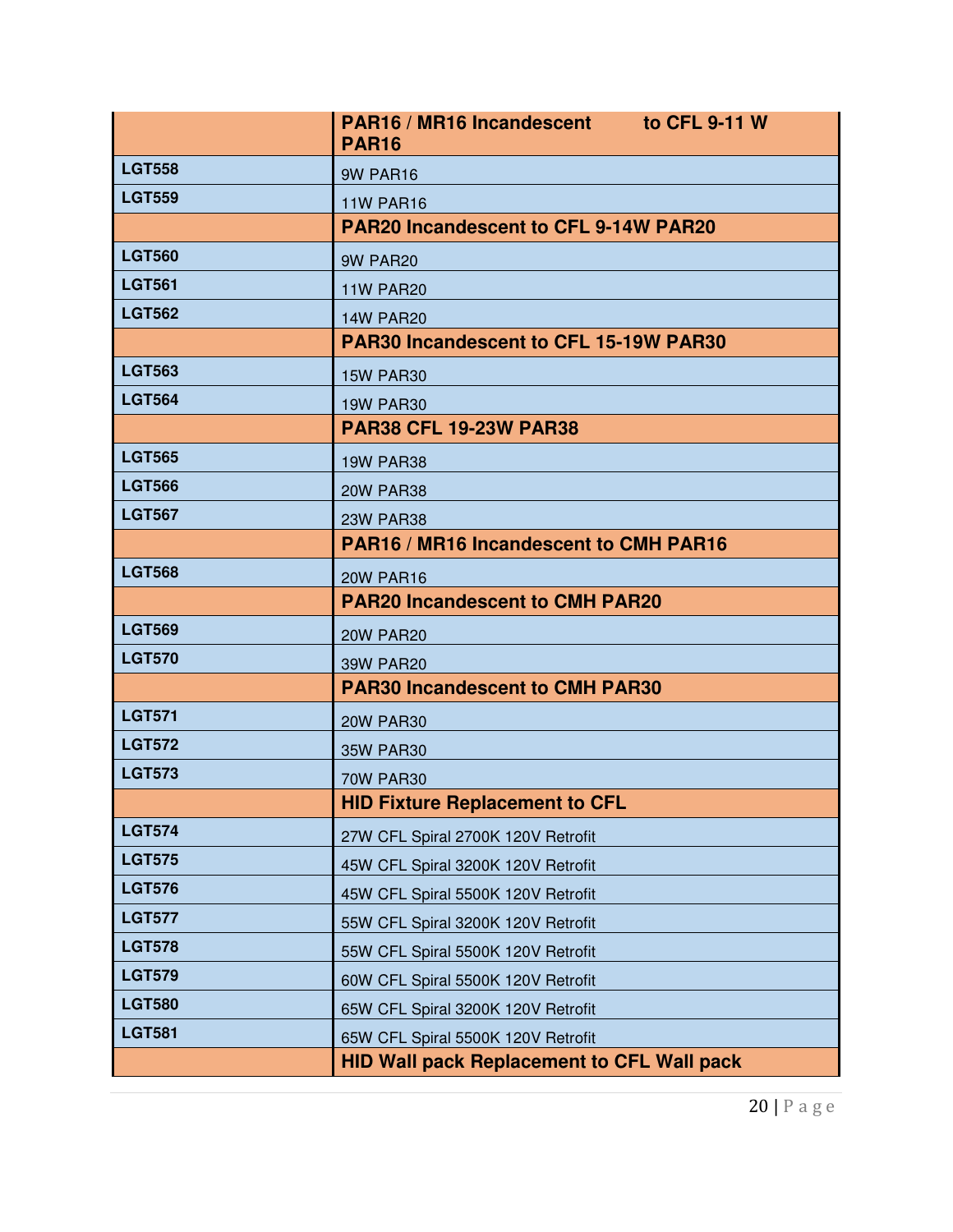| <b>LGT590</b>       | 42W CFL Wall pack Fixture                                              |
|---------------------|------------------------------------------------------------------------|
| <b>LGT591</b>       | 100W CFL Wall pack Fixture                                             |
|                     | <b>Chandelier Incandescent replacement to CFL</b><br><b>Chandelier</b> |
| <b>LGT596</b>       | 2W CFL Tear Drop Candelabra                                            |
| <b>LGT597</b>       | 14W CFL Tear Drop Candelabra                                           |
| <b>LGT598</b>       | 5W CFL Flame Tip Bulb                                                  |
| <b>LGT617</b>       | Cold Cathode CFL (1-6W)                                                |
| <b>LGT617a</b>      | Cold Cathode CFL (7-15W)                                               |
| <b>LED LIGHTING</b> |                                                                        |
|                     | <b>4ft LED Retrofit</b>                                                |
| <b>LGT486</b>       | 4ft 4L LED Retrofit 76W                                                |
| <b>LGT486a</b>      | 4ft 4L LED Retrofit plugin play                                        |
| <b>LGT487</b>       | 4ft 3L LED Retrofit 57W                                                |
| <b>LGT487a</b>      | 4ft 3L LED Retrofit plugin play                                        |
| <b>LGT488</b>       | 4ft 2L LED Retrofit 38W                                                |
| <b>LGT488a</b>      | 4ft 2L LED Retrofit plugin play                                        |
| <b>LGT489</b>       | 4ft 1L LED Retrofit 19W                                                |
| <b>LGT489a</b>      | 4ft 1L LED Retrofit plugin play                                        |
| <b>LGT489 2b</b>    | 4ft 1L (2pc) LED Retrofit                                              |
| LGT486 2a 1         | 4ft 1L 4ft + 1L 2ft (3pc) LED Retrofit                                 |
| <b>LGT486 2a</b>    | 4ft 2L (4pc) LED Retrofit                                              |
| <b>LGT486 2d</b>    | 4ft 2L (4pc) LED High Bay Retrofit                                     |
| <b>LGT486 2c</b>    | 4ft 3L (6pc) LED Retrofit                                              |
| LGT-LED-09          | 4ft 4L (8pc) LED Retrofit                                              |
|                     | <b>4ft LED Retrofit / Delamping</b>                                    |
| <b>LGT490</b>       | 4ft 3L LED Retrofit 57W                                                |
| <b>LGT491</b>       | 4ft 2L LED Retrofit 38W                                                |
| <b>LGT492</b>       | 4ft 1L LED Retrofit 38W                                                |
|                     | <b>4ft LED New Fixture / Delamping</b>                                 |
| <b>LGT493</b>       | 4ft 3L LED Fixture 57W                                                 |
| <b>LGT494</b>       | 4ft 2L LED Fixture 38W                                                 |
| <b>LGT495</b>       | 4ft 1L LED Fixture 38W                                                 |
|                     | <b>Chandelier Incandescent replacement to LED</b><br><b>Chandelier</b> |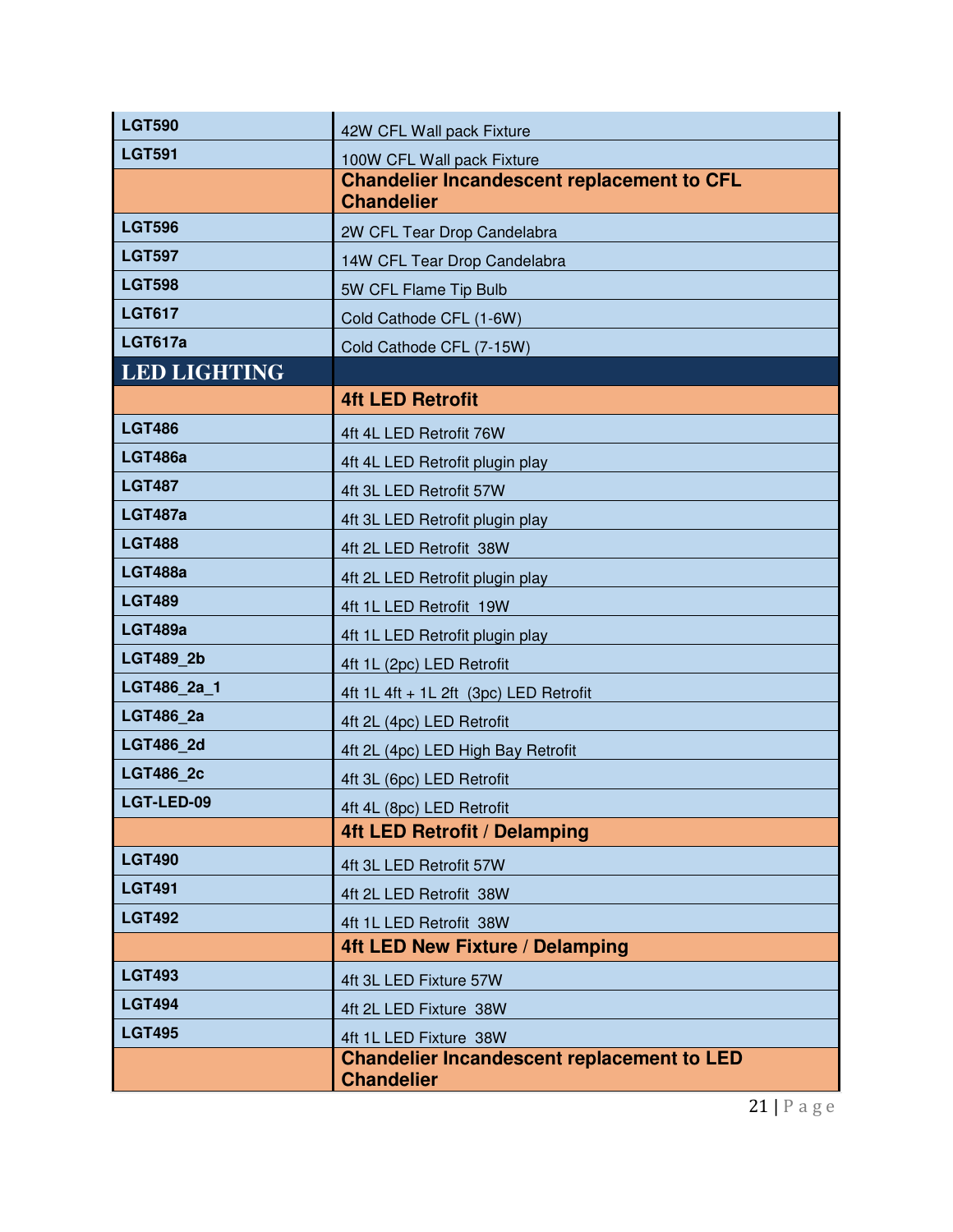| <b>LGT496</b>  | 3W LED Tear Drop Dimmable Candelabra                          |
|----------------|---------------------------------------------------------------|
| <b>LGT497</b>  | 3W LED Flame Tip Dimmable Candelabra                          |
|                | <b>Incandescent Replacement to LED</b>                        |
| <b>LGT498</b>  | 7W A-type LED                                                 |
| <b>LGT499</b>  | 8W A-type LED                                                 |
| <b>LGT500</b>  | 9W A-type LED                                                 |
| <b>LGT501</b>  | 10W A-type LED                                                |
| <b>LGT502</b>  | 11W A-type LED                                                |
| <b>LGT503</b>  | 12W A-type LED                                                |
| <b>LGT504</b>  | 7W Globe-Type LED                                             |
| <b>LGT505</b>  | 8W Globe-Type LED                                             |
| <b>LGT506</b>  | 9W Globe-Type LED                                             |
| <b>LGT507</b>  | 10W Globe-Type LED                                            |
| <b>LGT508</b>  | 11W Globe-Type LED                                            |
| <b>LGT509</b>  | 12W Globe-Type LED                                            |
|                | PAR16 / MR16 incandescent to LED 2-6 W PAR16 /<br><b>MR16</b> |
| <b>LGT539</b>  |                                                               |
| <b>LGT540</b>  | 2W PAR16                                                      |
| <b>LGT541</b>  | 3W PAR16                                                      |
| <b>LGT542</b>  | 4W PAR16                                                      |
| <b>LGT542a</b> | 6W PAR16<br><b>10W PAR16</b>                                  |
|                | <b>PAR20 Incandescent to LED 3-9W PAR20</b>                   |
| <b>LGT543</b>  | 3W PAR20                                                      |
| <b>LGT544</b>  | 4W PAR20                                                      |
| <b>LGT545</b>  | 6W PAR20                                                      |
| <b>LGT546</b>  | 8W PAR20                                                      |
|                | <b>PAR30 Incandescent to LED 7-19W PAR30</b>                  |
| <b>LGT547</b>  | 7W PAR30                                                      |
| <b>LGT548</b>  | <b>10W PAR30</b>                                              |
| <b>LGT549</b>  | <b>11W PAR30</b>                                              |
| <b>LGT550</b>  |                                                               |
|                |                                                               |
| <b>LGT551</b>  | <b>13W PAR30</b><br><b>14W PAR30</b>                          |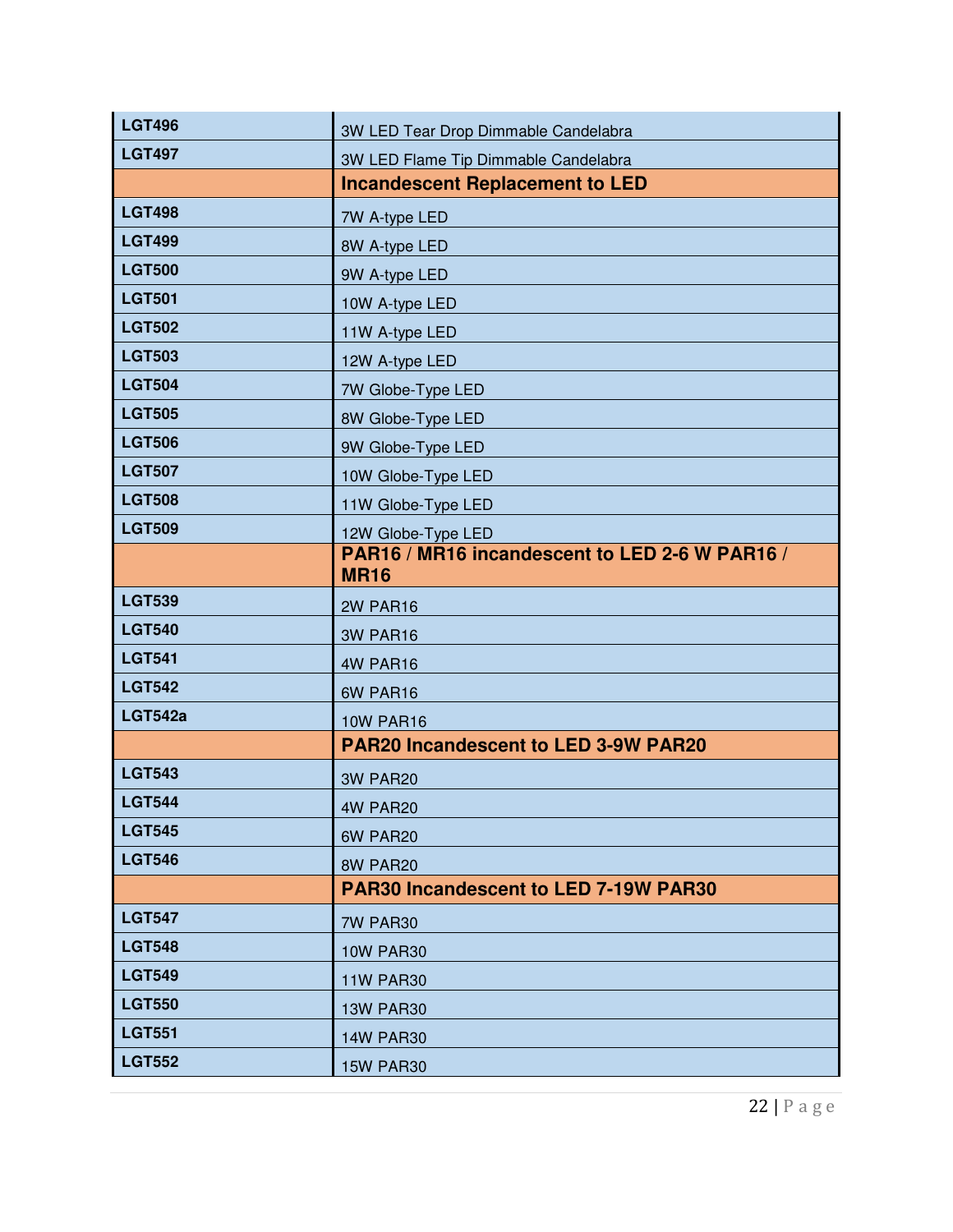| <b>LGT553</b>         | <b>19W PAR30</b>                                                                        |
|-----------------------|-----------------------------------------------------------------------------------------|
|                       | PAR38 Incandescent to LED 16-23W PAR38                                                  |
| <b>LGT554</b>         | <b>16W PAR38</b>                                                                        |
| <b>LGT555</b>         | <b>20W PAR38</b>                                                                        |
| <b>LGT556</b>         | <b>23W PAR38</b>                                                                        |
|                       | <b>HID Replacement to LED</b>                                                           |
| <b>LGT510</b>         | 40W LED Wall Pack 5000K                                                                 |
| <b>LGT511</b>         | 60W LED Wall Pack 5000K                                                                 |
| <b>LGT512</b>         | 90W LED Wall Pack 5000K                                                                 |
|                       | <b>Flood Lights</b>                                                                     |
| LGT515_1              | 30W LED Flood Light                                                                     |
| LGT515_2              | 50W LED Flood Light                                                                     |
| LGT515_3              | 150W LED Flood Light                                                                    |
|                       |                                                                                         |
| <b>T-STATS</b>        |                                                                                         |
| HVACS207              | 7 Day Programmable Thermostat                                                           |
|                       | 5 Day Programmable Thermostat                                                           |
|                       | 7 DayThermostat                                                                         |
|                       | 7 DayThermostat PSP722E                                                                 |
| HVACS208              | All in One Thermostat                                                                   |
| HVACS209              | Reprogramming/Education Existing Programmable Thermostats                               |
| HVACS210              | <b>Thermostat Lock Box</b>                                                              |
| <b>WEATHERIZATIO</b>  |                                                                                         |
| N                     |                                                                                         |
| WTHRS005              | Seal Doors - Mohair per Door                                                            |
| WTHRS007              | Door Sweeps per Door                                                                    |
| WTHRS008              | Caulking                                                                                |
| WTHRS009              | <b>Expandable Foam</b>                                                                  |
| WTHRS006              | Seal Windows - Silicon per Window                                                       |
| WTHRS010              | External Water Heater Insulation (=> 50 Gal Tank) and piping<br>insulation (up to 20ft) |
| WTHRS010a             | Water Heater Tank and Pipe Insulation                                                   |
| <b>SENSORS/TIMERS</b> |                                                                                         |
| <b>LGT445</b>         | Wall sensor                                                                             |
| <b>LGT447</b>         | <b>Lighting timers</b>                                                                  |